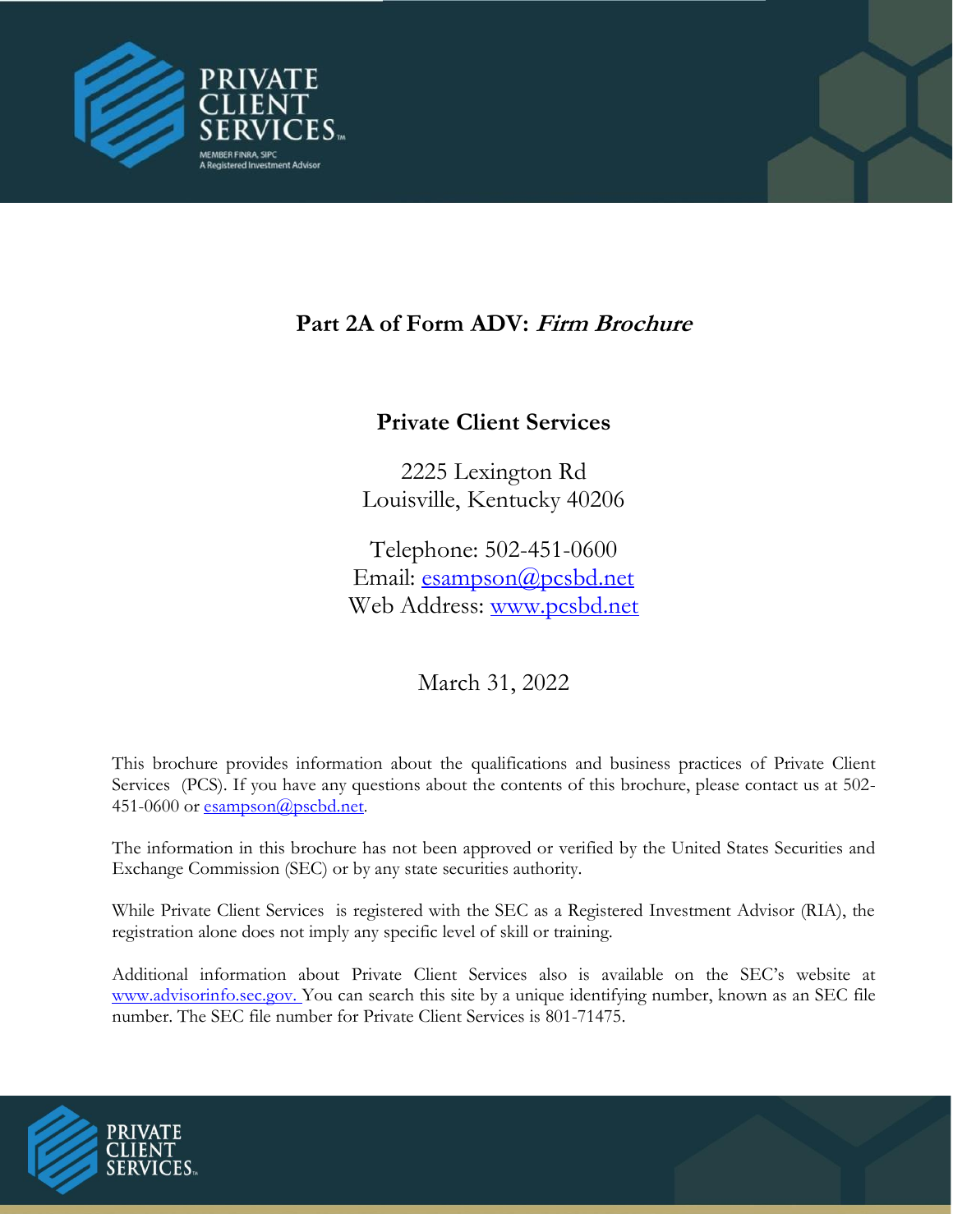## **Item 2 Material Changes**

The SEC requires that an annual update of Form ADV Part 2A identify and discuss material changes that have occurred since the last annual update of this form, which was dated March 31, 2019.

The standard of materiality under the Advisors Act is whether there is a substantial likelihood that a reasonable investor or client would have considered such material changes to be important.

There are no material changes contained in this update.

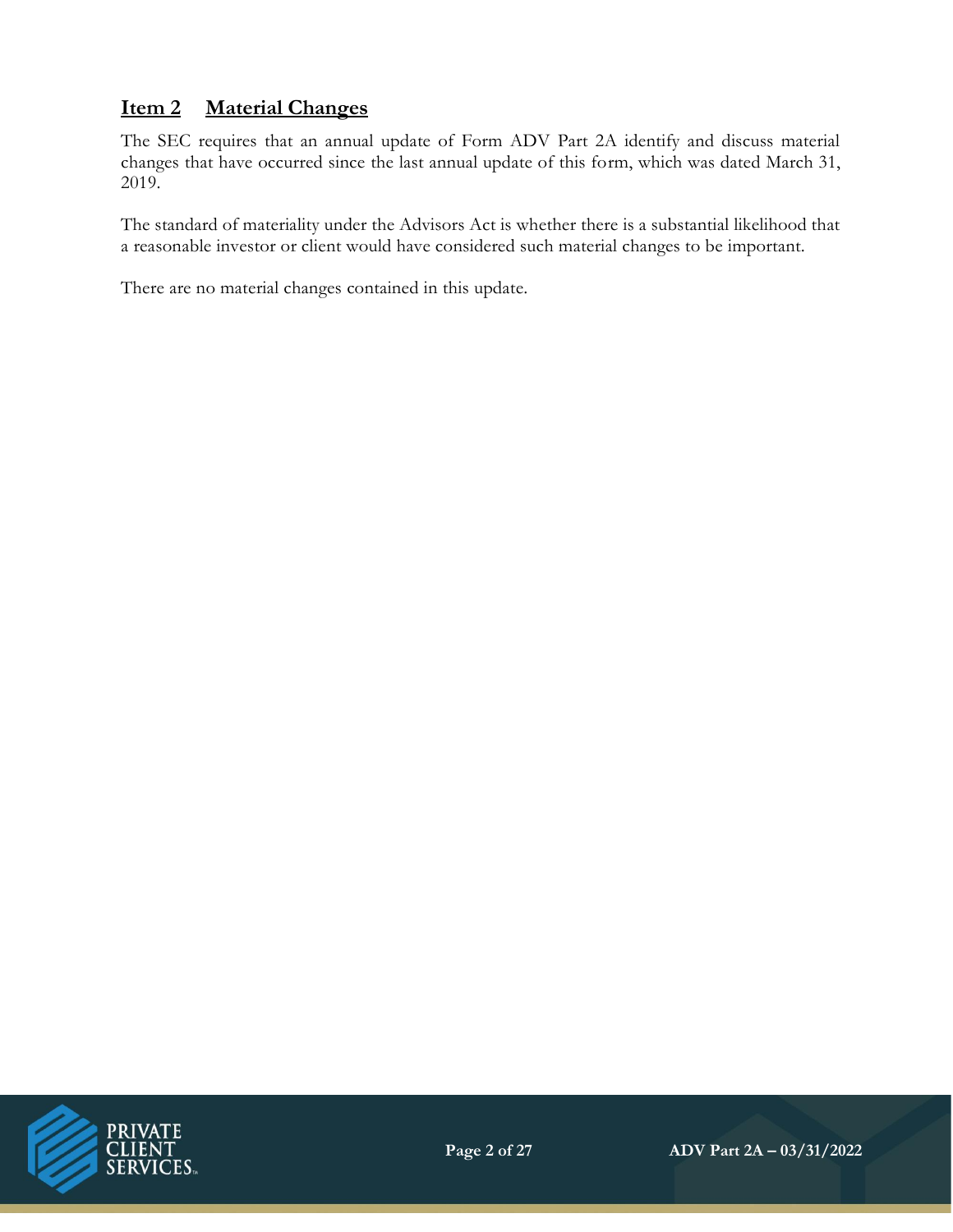# **Item 3 Table of Contents**

| Item    | Topic                                                       | Page |
|---------|-------------------------------------------------------------|------|
| Item 1  | Cover Page                                                  |      |
| Item 2  | Material Changes                                            | 2    |
| Item 3  | Table of Contents                                           | 3    |
| Item 4  | <b>Advisory Business</b>                                    | 4    |
| Item 5  | Fees and Compensation                                       | 11   |
| Item 6  | Performance-Based Fees and Side-By-Side Management          | 15   |
| Item 7  | Types of Clients                                            | 15   |
| Item 8  | Methods of Analysis, Investment Strategies and Risk of Loss | 15   |
| Item 9  | Disciplinary Information                                    | 18   |
| Item 10 | Other Financial Industry Activities and Affiliations        | 18   |
| Item 11 | Code of Ethics, Client Transactions and Personal Trading    | 19   |
| Item 12 | <b>Brokerage Practices</b>                                  | 21   |
| Item 13 | Review of Accounts                                          | 23   |
| Item 14 | Client Referrals and Other Compensation                     | 24   |
| Item 15 | Custody                                                     | 26   |
| Item 16 | <b>Investment Discretion</b>                                | 27   |
| Item 17 | Voting Client Securities                                    | 27   |
| Item 18 | Financial Information                                       | 27   |

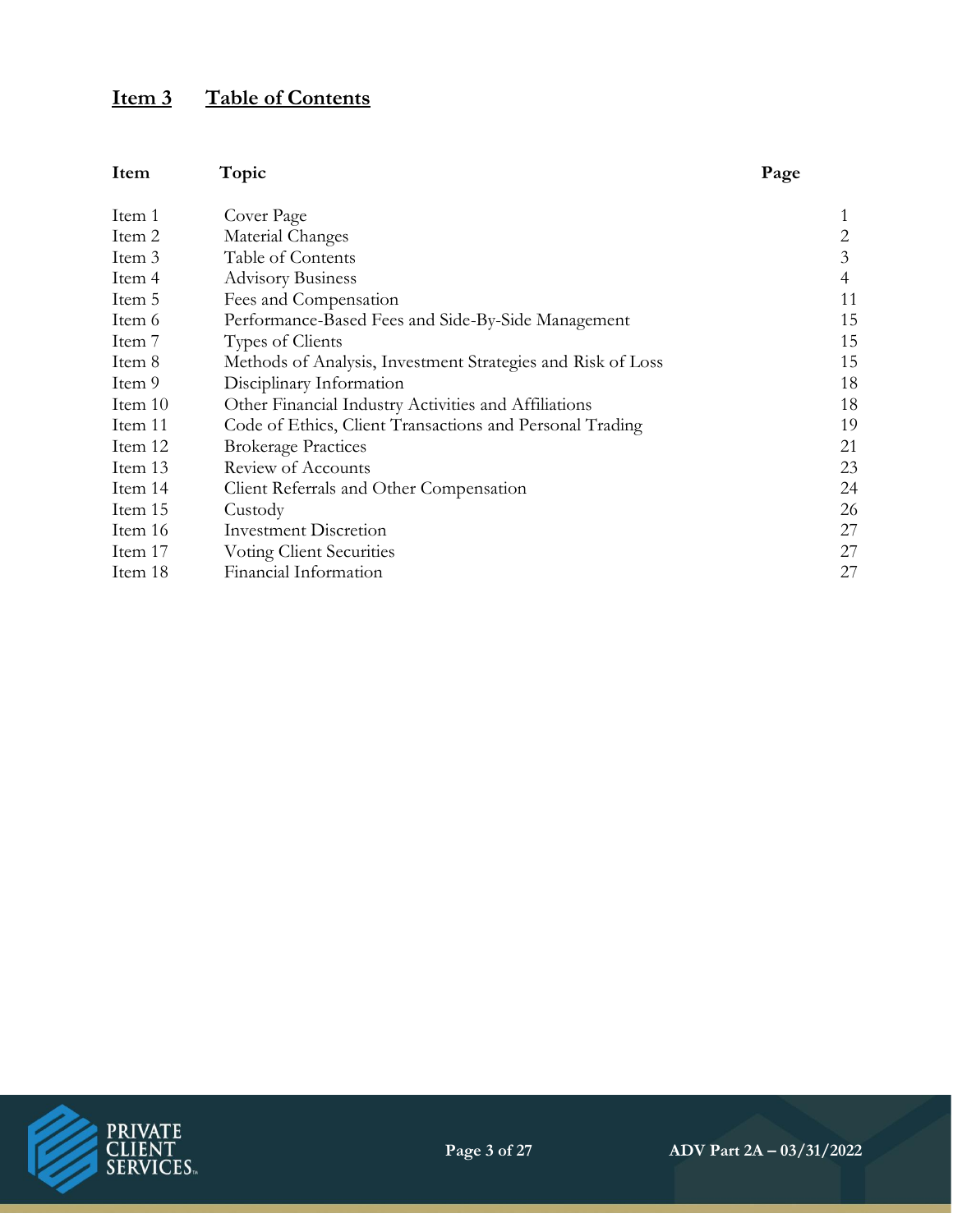## **Item 4 Advisory Businesses**

Private Client Services (PCS) is an independent Registered Investment Advisor that is registered with the U.S. Securities and Exchange Commission (SEC) under the Investment Advisors Act of 1940. PCS began conducting business in 2001. The principal place of business for PCS is located in Louisville, Kentucky.

PCS provides financial planning, general financial consulting and investment advisory services.

As of December 31, 2020:

- PCS provided investment advisory services on \$615,084,215 in client assets.
- The total number of client accounts was 1967.
- 20.5% of client assets were advised on a discretionary basis during 2021.
- 79.5% of client assets were advised on a non-discretionary basis during 2021.

Listed below are the firm's principal shareholders (i.e., those individuals and/or entities controlling 25% or more of this company):

- KFG Enterprises, Inc.
- Ernest A. Sampson

Private Client Services ("PCS") offers services through our network of investment advisor representatives ("Advisor Representatives" or "IARs"). IARs may have their own legal business entities whose trade names and logos are used for marketing purposes and may appear on marketing materials or client statements. The Client should understand that the businesses are legal entities of the IAR and not of PCS. The IARs are under the supervision of PCS, and the advisory services of the IAR are provided through PCS. PCS has the arrangement described above with several Advisor Representatives. Please refer to your IAR's Brochure Supplement ("ADV 2b") for additional information.

#### **PCS offers the following advisory services to our clients:**

#### **1. FINANCIAL PLANNING**

We provide financial planning services. Financial planning is a comprehensive evaluation of a client's current and future financial state by using currently known variables to predict future cash flows, asset values and withdrawal plans. Through the financial planning process, all questions, information and analysis are considered as they impact, and are impacted by, the entire financial and life situation of the client. Clients utilizing this service may receive a written report (depending on the type of service) which may provide the client with a detailed financial plan designed to assist the client achieve his or her financial goals and objectives.

In general, the financial plan can address any or all of the following areas:

• PERSONAL: We review family records, budgeting, personal liability, estate information and financial goals.

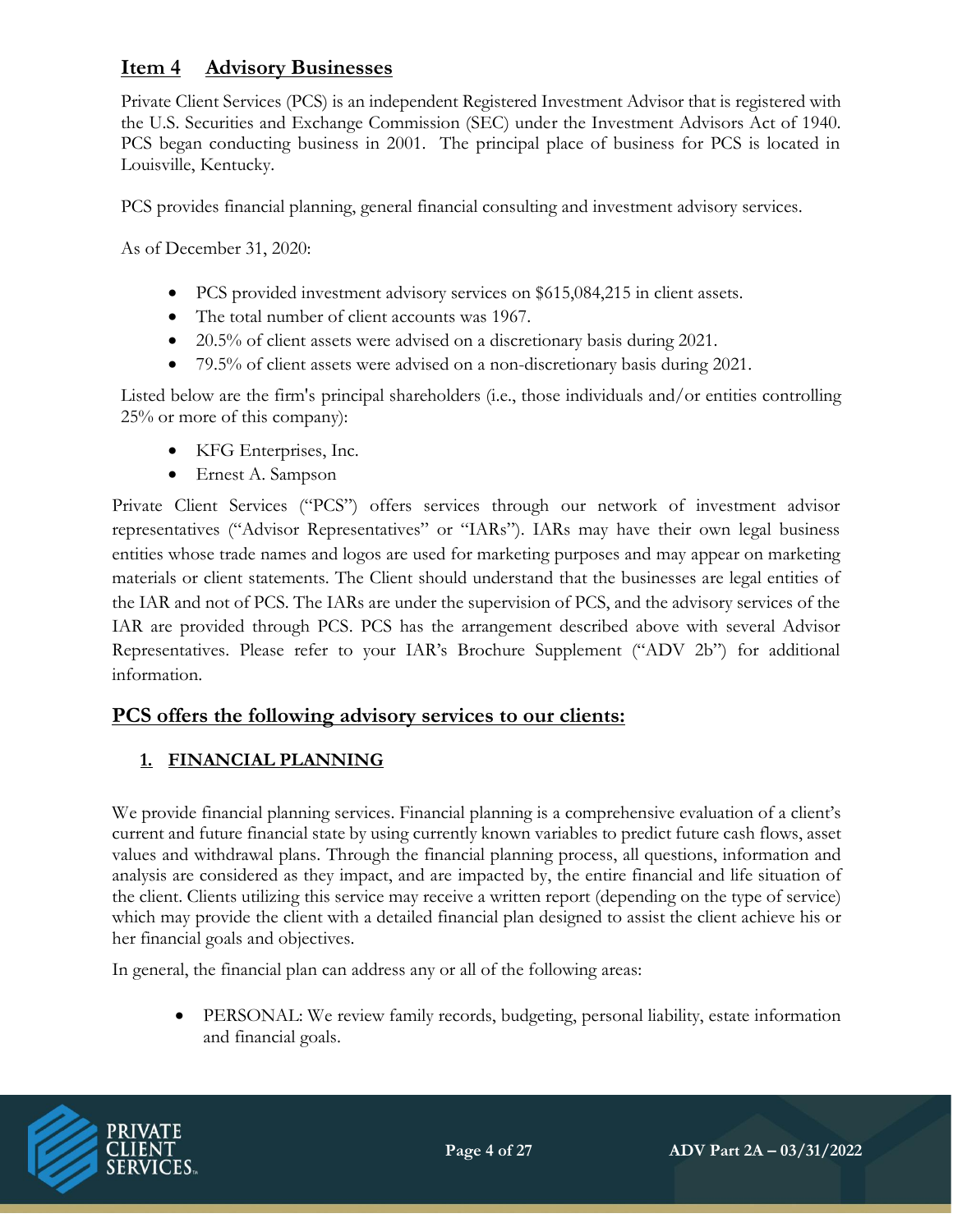- TAX & CASH FLOW: We analyze the client's income tax and spending and planning for past, current and future years; then illustrate the impact of various investments on the client's current income tax and future tax liability.
- INVESTMENTS: We analyze investment alternatives and their effect on the client's portfolio.
- INSURANCE: We review existing policies to evaluate proper coverage for life, health, disability, long-term care, liability, home and automobile.
- RETIREMENT: We analyze current strategies and investment plans to help the client achieve his or her retirement goals.
- DEATH & DISABILITY: We review the client's cash needs at death, income needs of surviving dependents, estate planning and disability income.
- ESTATE: We assist the client in assessing and developing long-term strategies, including as appropriate, living trusts, wills, review estate tax, powers of attorney, asset protection plans, nursing homes, Medicaid and elder law.

We gather required information through in-depth personal interviews. Information gathered may include the client's current financial status, tax status, future goals, returns objectives and attitudes towards risk. We carefully review documents supplied by the client, which may include a questionnaire completed by the client, and prepare the necessary reports and or other deliverables to satisfy the work as outlined in the engagement agreement. Should the client choose to implement the recommendations contained in the plan, we suggest the client work closely with his/her attorney, accountant, insurance agent, and/or stockbroker. Implementation of financial plan recommendations is without obligation and is entirely at the client's discretion.

We also provide general non-securities advice on topics that may include tax and budgetary planning, estate planning and business planning. Examples of such topics are:

- Asset Allocation
- Income Tax
- Insurance Risk Management
- Investment Planning
- Education Planning
- Estate Planning
- Retirement Planning
- Benefits Planning

Typically, the financial plan is presented to the client within 90 days of the contract date, provided that all information needed to prepare the financial plan has been promptly provided, but may be longer depending on the specifics outlined in the engagement agreement.

Financial Planning recommendations are not limited to any specific product or service offered by a broker-dealer or insurance company. All recommendations are of a generic nature.

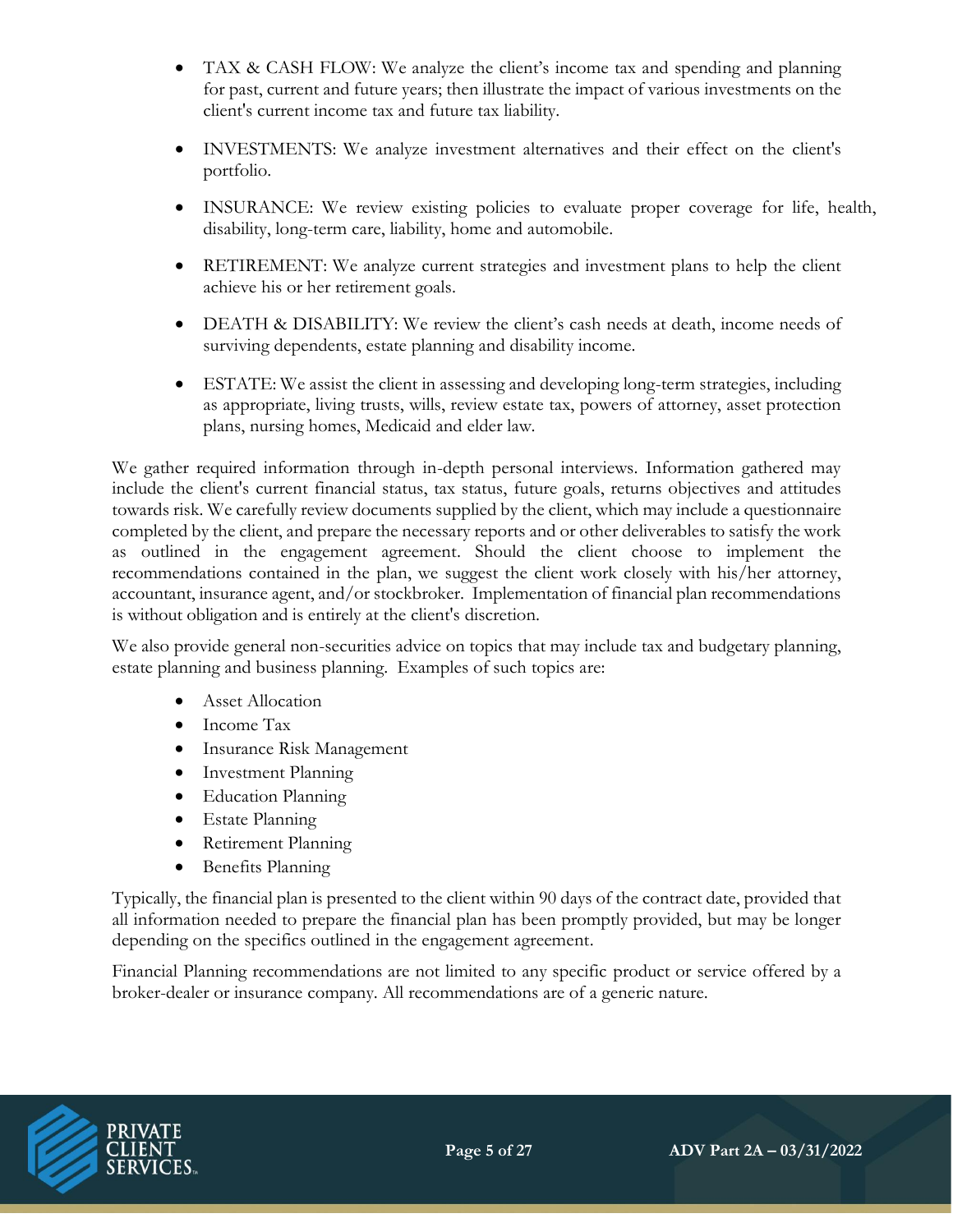## **2. CONSULTING SERVICES**

PCS provides financial consulting services to assist clients in the assessment and analysis of a wide variety of common financial decisions and transactions. Among the types of decisions for which PCS provides evaluation, analysis and assistance includes, but is not limited to:

- Mortgage refinancing
- Automobile lease versus buy
- Tax planning
- Insurance
- Budgeting

A consulting engagement is typically focused on a specific financial issue for which a client requires assistance, and PCS provides evaluation and recommendation on a case-by-case contractual basis. Recommendations are made without client obligation to engage with PCS for any other services that PCS offers.

## **3. INVESTMENT ADVISORY SERVICES**

PCS provides a framework for client financial discovery, risk profiling, asset allocation modeling, and suitability and compliance review.

Based on the needs of the individual client, PCS Investment Advisor Representatives ("IARs") provide ongoing advice regarding the investment of client assets. Through a process of discussion and discovery, PCS IARs evaluate and analyze a given client's particular financial goals, resources and constraints. Key determinants include the client's investment objectives, their investment and income time horizons, their risk tolerance, and their anticipated liquidity needs. Our IARs then develop and recommend one or more suitable personal investment strategies to create and manage an investment portfolio that will assist the client in reaching their financial goals. As appropriate, we also discuss and consider a client's prior investment history and experience with various investable asset classes, as well as family composition and background.

Upon completion of the discovery and risk profiling process, the IAR will make a recommendation to manage the client portfolio on one of five different investment platforms that PCS offers to our clients. PCS offers a proprietary PCS Asset Allocation Account (AAA) wrap fee platform, discretionary Private Wealth Management platform, PCS Advisor Model Portfolios platform, directly held American Funds F2 share portfolios, or a Third Party Asset Manager (TPAM) platform. Descriptions of all five options are detailed below. Given an individual client's circumstances, there may be instances where a combination of platforms might be utilized.

The IAR will also present an appropriate benchmark, either a widely recognized market index or blend of market indices that is representative of the asset classes to be used in the construction of the client portfolio.

PCS IARs may manage accounts on either a discretionary or non-discretionary basis. Client consent for any and all trade recommendations or changes in asset allocation must be obtained prior to the

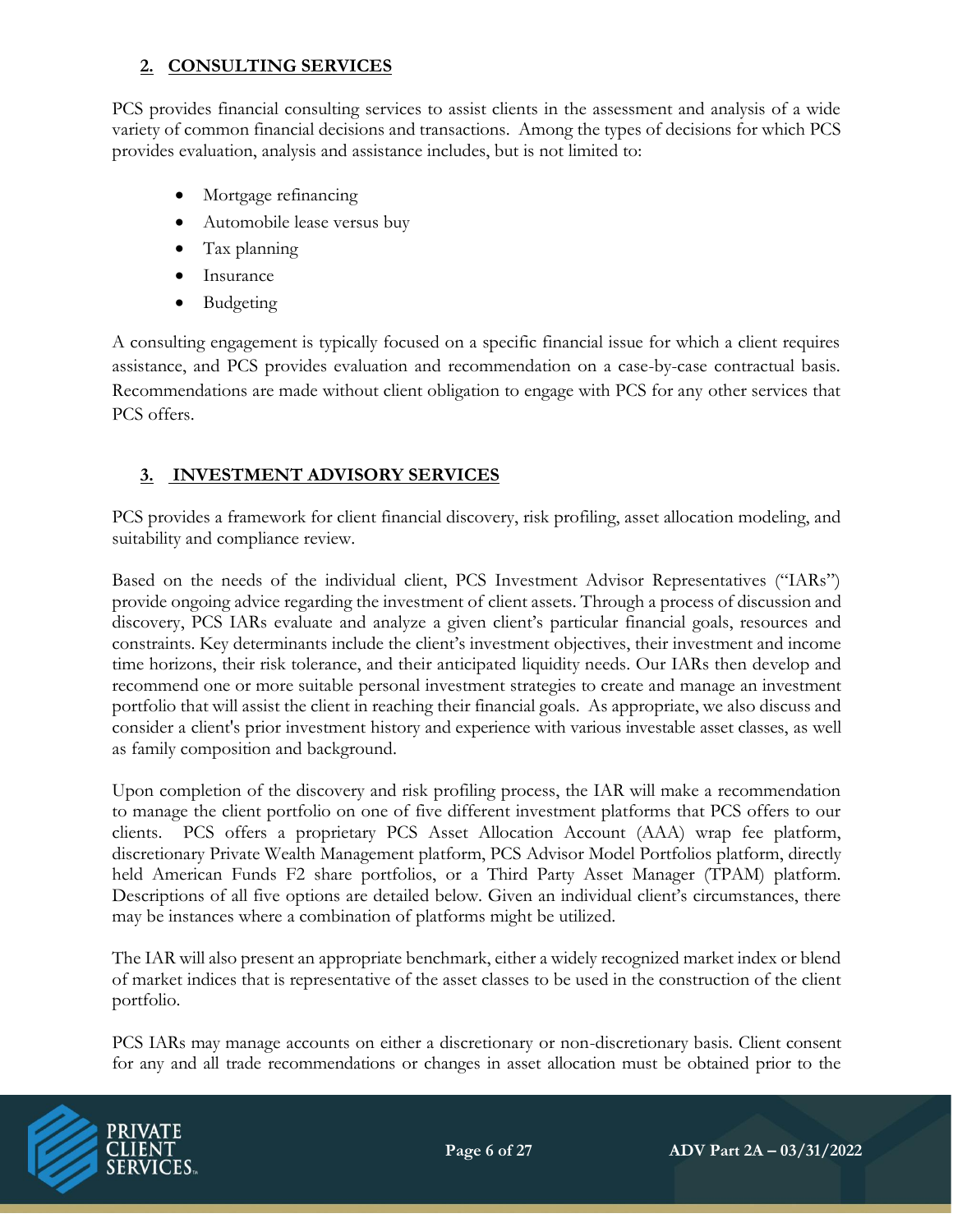execution of such trades or allocation changes within all non-discretionary accounts. Clients who elect to assign discretionary authority to their IAR are not required to approve individual transactional activity. Discretionary authority will be limited to portfolio management activities and does not include any authority related to disbursement of funds from a client account without express instruction from the client for each money movement (Systematic disbursement with approved request excluded).

PCS Advisor Portfolios are managed on a discretionary basis and timing of changes to a portfolio makeup are made by the PCS Investment Committee.

Clients may impose reasonable restrictions on investing in certain asset classes, certain types of securities, specific industries or economic sectors, or securities issued by specific companies or entities.

Upon client request only, PCS assists in the development and utilization of a formalized Investment Policy Statement (IPS), which summarizes the general investment goals and objectives of a client and describes the strategies that the Advisor should employ to meet these objectives. Specific information on matters such as asset allocation, risk tolerance, and liquidity requirements would also be included in an IPS.

The supervision, monitoring and review processes for client accounts are described below in Item 13.

Our investment recommendations are not limited to any specific product or service offered by a broker-dealer or insurance company and will generally include advice regarding the following securities:

- Exchange-listed securities
- General Equity Securities (Stock)Warrants
- Corporate debt securities (other than commercial paper)
- Certificates of deposit
- Municipal securities
- Variable life insurance
- Variable annuities
- Mutual fund shares
- United States governmental securities
- Options contracts on securities

Because some types of investments involve certain additional degrees of risk, they will only be implemented when a recommendation is consistent with the client's stated investment objectives, tolerance for risk, liquidity and suitability.

#### **PCS ASSET ALLOCATION ACCOUNT (AAA)**

The PCS AAA platform is a proprietary wrap fee program consisting of five different asset allocation models, of develop a custom allocation for an account. The model allocations are strategic, providing five distinct fixed target allocations that are optimized across the entire risk and return spectrum. The recommended asset allocation for each of the five allocations provides a fixed target from which portfolio drift and necessary rebalancing can be calculated.

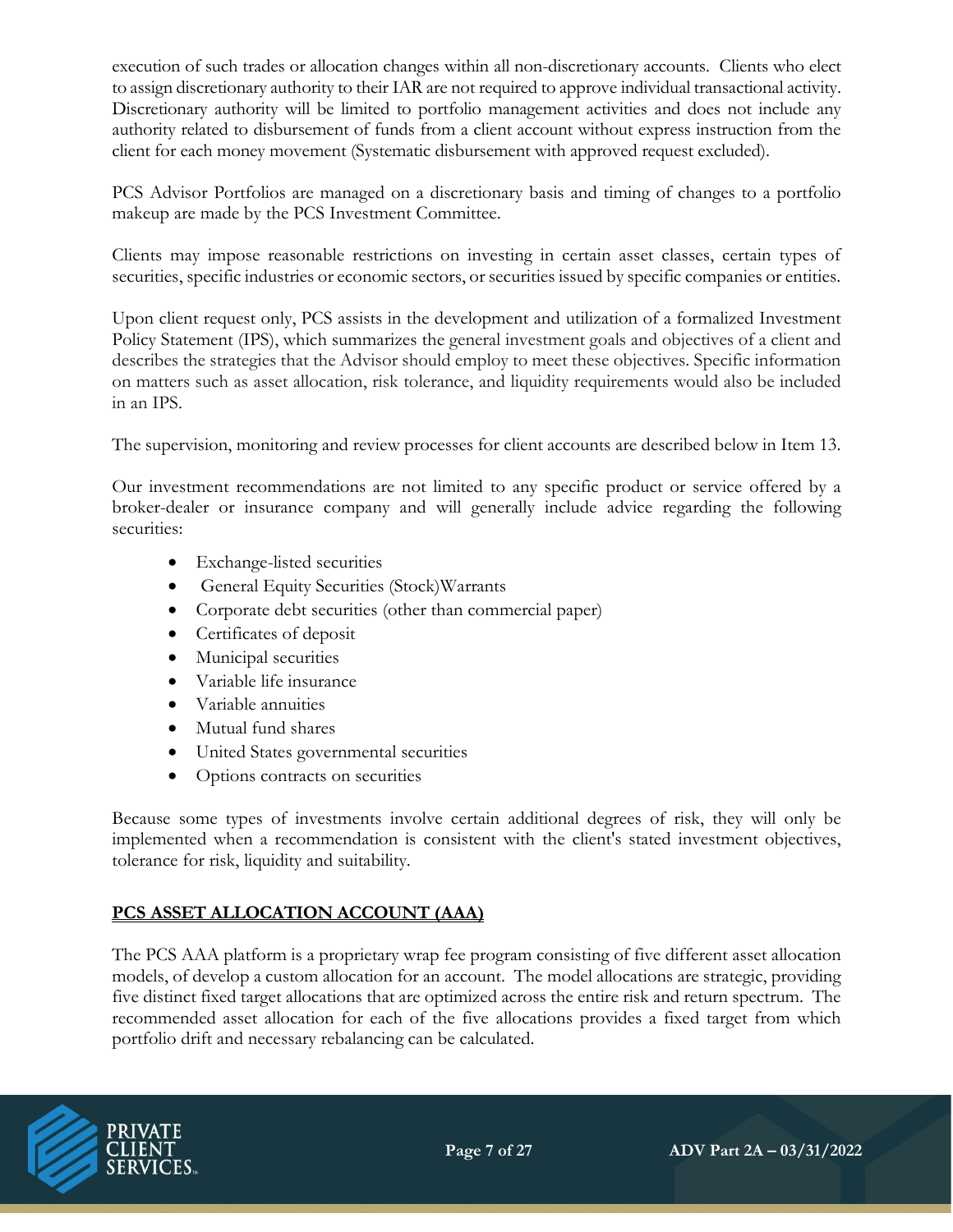Within the allocation to each asset class, PCS IARs will work with the client to make individual security, mutual fund, exchange traded fund, or other investment vehicle recommendations to complete the construction of a given account. For non-discretionary accounts, because client consent is necessary, the implementation of a given allocation and subsequent trading and rebalancing does not occur without client acknowledgment and acceptance of any recommendations. Clients are under no obligation to take action on any recommendations.

Because each PCS IAR operates independently, individual security selection recommendations will likely result in accounts that have identical asset allocations, but different individual investments within each asset class. This may or may not result in different investment performance between accounts with similar asset allocations.

| <b>Model Name:</b>                                                                  | Description                                                                                                                                                                                                                                                 | Allocation                     |  |
|-------------------------------------------------------------------------------------|-------------------------------------------------------------------------------------------------------------------------------------------------------------------------------------------------------------------------------------------------------------|--------------------------------|--|
| Conservative<br>Investment objective: Preservation                                  | For investors who are primarily interested<br>in preserving their investment principal.<br>Investors who choose this model seek low<br>volatility and a low probability of capital<br>loss.                                                                 | 30% Equity<br>70% Fixed Income |  |
| <b>Moderate-Conservative</b><br>Investment objective: Income and<br>Moderate Growth | For investors who seek moderate capital<br>appreciation. Investors who choose this<br>model are comfortable with only limited<br>swings in the annual returns earned on their<br>portfolios                                                                 | 50% Equity<br>50% Fixed Income |  |
| Moderate<br>Investment objective: Balanced growth                                   | For investors who seek higher potential<br>growth with relatively stable capital<br>appreciation. Investors who choose this<br>model feel that maximizing returns is<br>equally important to minimizing risk.                                               | 60% Equity<br>40% Fixed Income |  |
| Moderate-Aggressive<br>Investment objective: Capital growth                         | For investors who seek high potential<br>growth. Investors who choose this model<br>are willing to accept an above-average risk<br>in exchange for greater potential gains.                                                                                 | 80% Equity<br>20% Fixed Income |  |
| Aggressive<br>Investment objective: Aggressive growth                               | For investors who want to build significant<br>wealth over time, and are willing to accept<br>greater risk to do so. Investors who choose<br>this model will tolerate large market<br>fluctuations in value in exchange for<br>potentially greater returns. | 100% Equity                    |  |

### **PCS AAA Model Allocations**

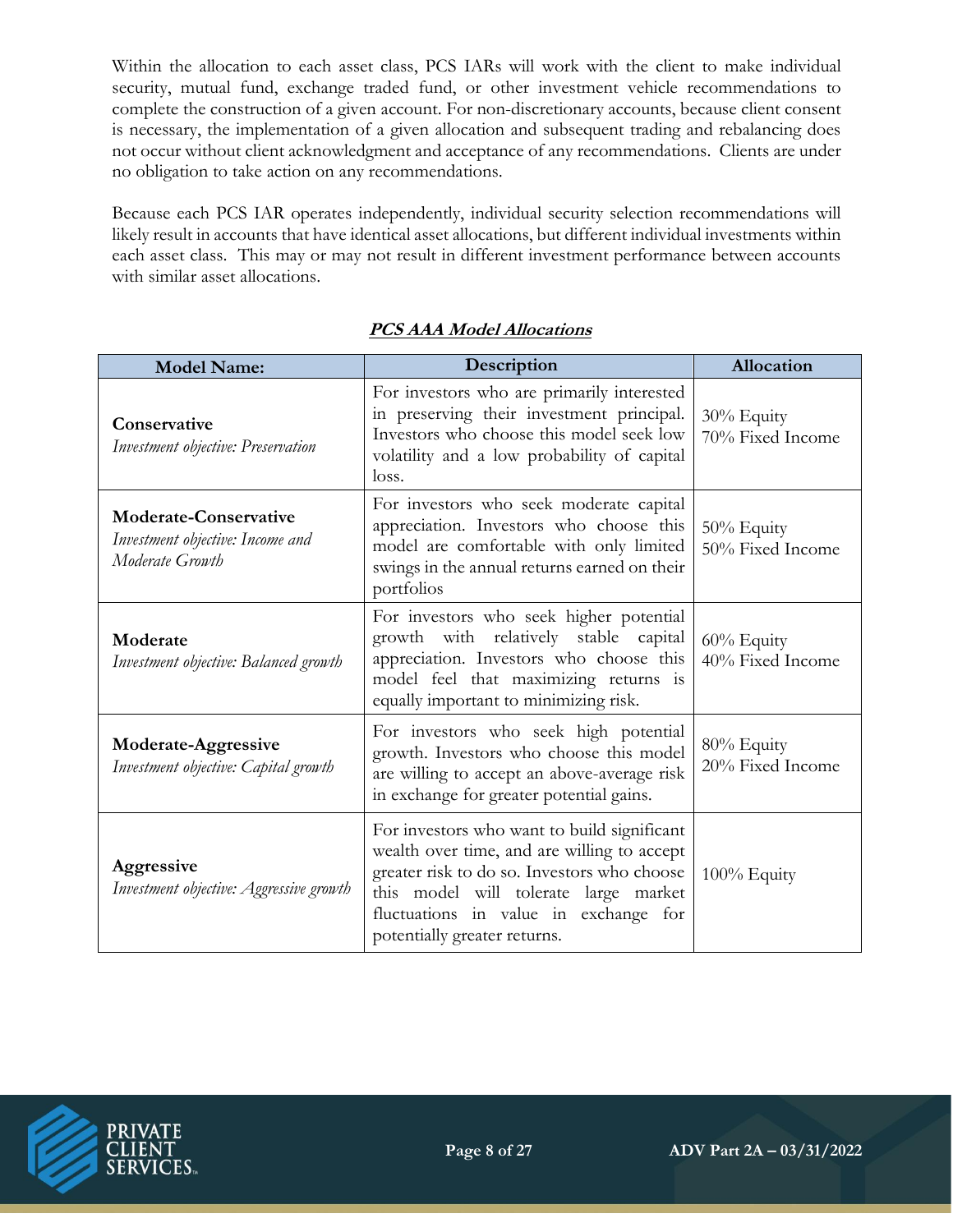#### **PCS WEALTH MANAGEMENT**

The PCS Wealth Management (PWM) platform is a proprietary wrap fee discretionary program that allows clients to permission their IAR to make investment decisions on their behalf in order to design investment strategies that align with the client risk tolerance and investment goals and objectives. Models are created and driven by the assigned IAR. Discretion is limited to the investment selection within the account and does not include discretion related to money movement into or from the client account.

The PCS Wealth Management platform has specific guidelines and restrictions related to the type of investments that may be utilized within the client account, as well as oversight procedures to monitor activity and evaluate performance within the account.

Because each account is customized for each client, individual security selection recommendations will result in different individual investments within each account. This may or may not result in different investment performance between accounts with similar asset allocations.

### **PCS ADVISOR MODEL PORTFOLIOS**

The PCS Advisor Model Portfolio platform is a wrap fee program consisting of 8 qualified and 8 nonqualified models. The portfolios are strategic, providing solutions across five distinct risk bands with fixed target allocations that are optimized across the entire risk and return spectrum. The asset allocation for each of the portfolios provides a fixed target from which portfolio drift and rebalancing is calculated.

Within each portfolio, the PCS Investment Committee will implement portfolio changes disseminated by the firm's Outsourced Chief Investment Officer (Fiducient Advisors) to complete the construction and ongoing management of a given portfolio. The PCS Investment Committee will evaluate recommended changes to portfolios provided by Fiducient but may or may not accept all changes.

The PCS Investment Committee is made up of members representing Research, Marketing, Compliance, Operations, and Executive Management.

#### **AMERICAN FUNDS DISTRIBUTORS, INC. F2 SHARE DIRECTLY HELD FUNDS**

Private Client Services has the ability to actively manage advisory accounts directly held through American Funds Distributors, Inc. (American Funds) in share classes that do not have an up-front or contingent deferred sales charge. Class F-2 shares are designed for investors who choose to compensate their financial professional based on the total assets in their portfolio, rather than commissions or sales charges. This arrangement is often called an "asset-based" or "fee-based" program. Class F-2 shares do not carry a 12b-1 "trailing commission". Fund expenses will vary with each investment selection depending on multiple factors as outlined in the fund prospectus. Please note that Class F-2 shares are not available for purchase in certain employer-sponsored retirement plans, unless they are part of a qualifying fee-based program.

American Funds F-2 funds are managed by advisors on either a discretionary or non-discretionary basis based on the agreement in place with the client, and according to the client's individual needs,

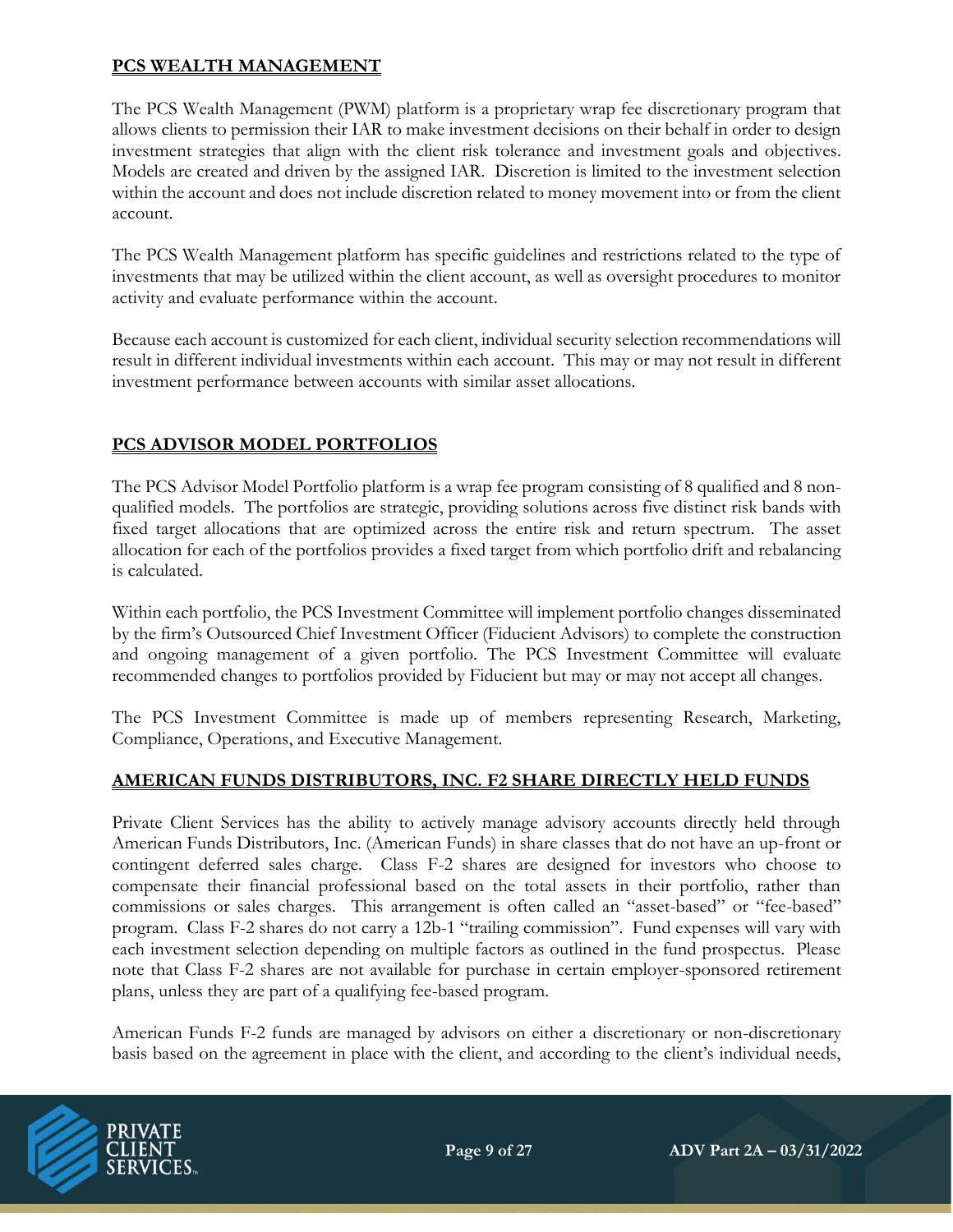goals and objectives. The advisory fee charged for these accounts is 0.50% flat rate annually. These fees are calculated and debited by American Funds quarterly in arrears based on an average daily balance of the account(s). The fees for these accounts are non-negotiable. The accounts are subject to a \$10 setup fee and \$10 annual fee, but not subject to any additional trading related fees through the American Funds platform. The client must acknowledge and agree to allow American Funds to liquidate shares of the funds held in order to cover any applicable advisory or account service fees.

#### **THIRD PARTY ASSET MANAGERS (TPAM)**

PCS has engaged in agreements with several unaffiliated asset managers, known as TPAMs (Third Party Asset Manager). TPAMs offer clients of PCS additional services, investment flexibility, and access to institutional and alternative asset managers. Such access has historically been available only to large institutions, high net worth individuals and accredited investors.

PCS has established a due diligence process to investigate various aspects of each TPAM, including evaluation and analysis of historical investment performance, portfolio manager biographies and backgrounds, trading and operations policies, compliance, code of ethics and overall business enterprise risk, and may also be reviewed by the firm's OCIO, Fiducient Advisors.

The client financial discovery and risk profiling process is similar to the process employed for PCS AAA clients but customized by the TPAM to suit the array of available investment alternatives that a given TPAM may offer. Upon completion of the discovery and TPAM risk profiling processes, PCS IARs will make a recommendation to the client as to which TPAM offers a suitable platform and selection of potential portfolios to meet client objectives. Factors considered in making this determination include account size, risk tolerance, the investment philosophy of the selected TPAM, the suitability of the products offered by the TPAM, and the opinion of the client. Clients should refer to the selected TPAM's Firm Brochure or other disclosure documents for a full description of the services offered by each firm.

PCS provides supervisory support and periodic compliance testing to ascertain that client accounts remain appropriate for the TPAM asset allocation model. PCS IARs also conduct periodic account reviews designed to capture any changes in client circumstances and IARs will then work with the client to adjust investment strategies as necessary to reflect identified changes.

#### *Monitoring of Investment Performance:*

We monitor client investments and the performance of their portfolios on a periodic basis, based on the procedures and timing intervals delineated in the supervisory procedures of Private Client Services. Investment performance is reported to the client at least quarterly, and a suitability review of investment objectives, risk tolerances and the selected benchmark occurs, (unless specifically denied by the client) at least once annually. IAR's may make recommended changes to a client's investment allocation/portfolio as changes in situation and/or client objective or risk tolerance are identified.

#### *Employee Communications:*

For pension, profit sharing and 401(k) plan clients with individual plan participants exercising control over assets in their own account (''self-directed plans''), we may also provide educational support and investment workshops designed for the plan participants. The nature of the topics to be covered will

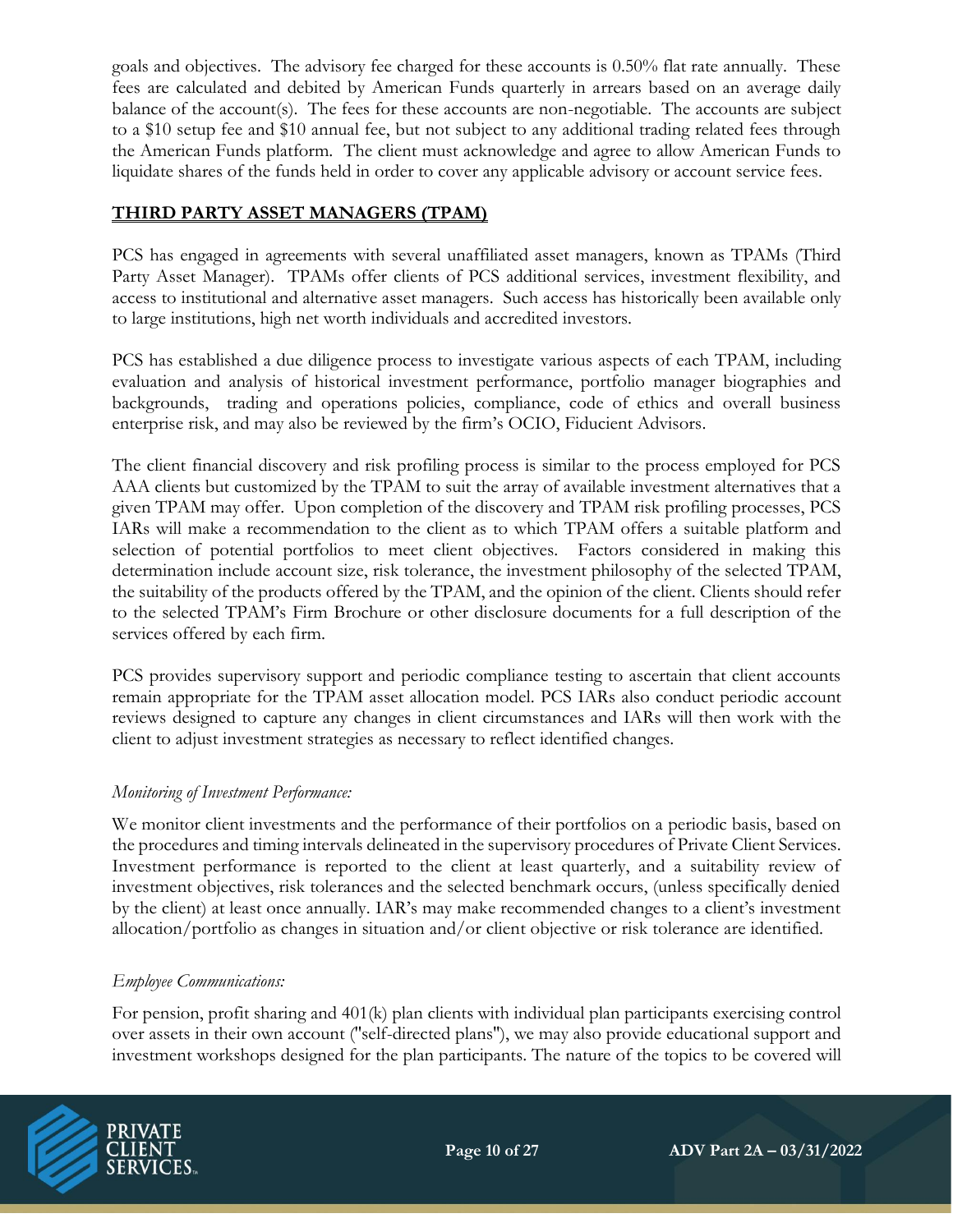be determined by us and the client under the guidelines established in ERISA Section 404(c). The educational support and investment workshops will NOT provide plan participants with individualized, tailored investment advice or individualized, tailored asset allocation recommendations.

## **Item 5 Fees and Compensation**

#### **PCS Asset Allocation Account (AAA), Private Wealth Management (PWM), and PCS Advisor Model Portfolio Fees:**

The annualized fee for AAA, PWM and PCS Advisor Model Portfolios is charged as a percentage of assets under management, according to the following blended fee schedule:

| Total Account Market Value | <b>Maximum Annual Fee</b> |
|----------------------------|---------------------------|
| $$50,000 - $249,999$       | $2.00\%$                  |
| $$250,000 - $499,999$      | $1.75\%$                  |
| $$500,000 - $999,999$      | $1.50\%$                  |
| Over \$1,000,000           | $1.25\%$                  |

Accounts custodied through Pershing, LLC, fees are billed quarterly, in advance, at the beginning of each calendar quarter based upon the total market value of the client's account at the end of the previous quarter. Fees will be calculated by Pershing LLC and debited from the account in accordance with the client authorization in the Client Services Agreement. A minimum annual account charge of \$80 applies, regardless of account size, which may, in certain instances, result in the aggregate client fee exceeding 2%.

PWM and PCS Advisor Model Portfolio accounts billed through Orion and held through Pershing LLC, Charles Schwab, TD Ameritrade, and/or Pershing Advisor Solutions, have fees billed monthly, in arrears, based upon the average daily balance of the month. Fees are debited from the account in accordance with the client authorization in the Client Services Agreement. A minimum annual fee of \$250.00 will apply to all discretionary accounts, which may, in certain instances, result in the aggregate client fee exceeding 2%. Should the advisory agreement be terminated by either the client or by PCS, a pro rata fee is charged to the client based on the number of days left in the billing period.

A minimum of \$50,000 of assets under management is required for this service. This minimum account size may be negotiable under certain circumstances. Private Client Services may group certain related client accounts for the purposes of achieving the minimum account size and determining the annualized fee. The firm reserves the right to waive the account minimum.

**Limited Negotiability of Advisory Fees**: Although Private Client Services has established the aforementioned maximum fee schedule(s), we retain the discretion to negotiate alternative fees on a client-by-client basis. Client facts, circumstances and needs are considered in determining the fee schedule. These include the complexity of the client, assets to be placed under management, anticipated future additional assets, related accounts, portfolio style, account composition, and reporting needs among other factors. The specific annual fee schedule is identified in the contract between the Advisor and each client.

Discounts may be offered to family members and friends of associated persons of our firm as stated in the contract between the advisor and each client.

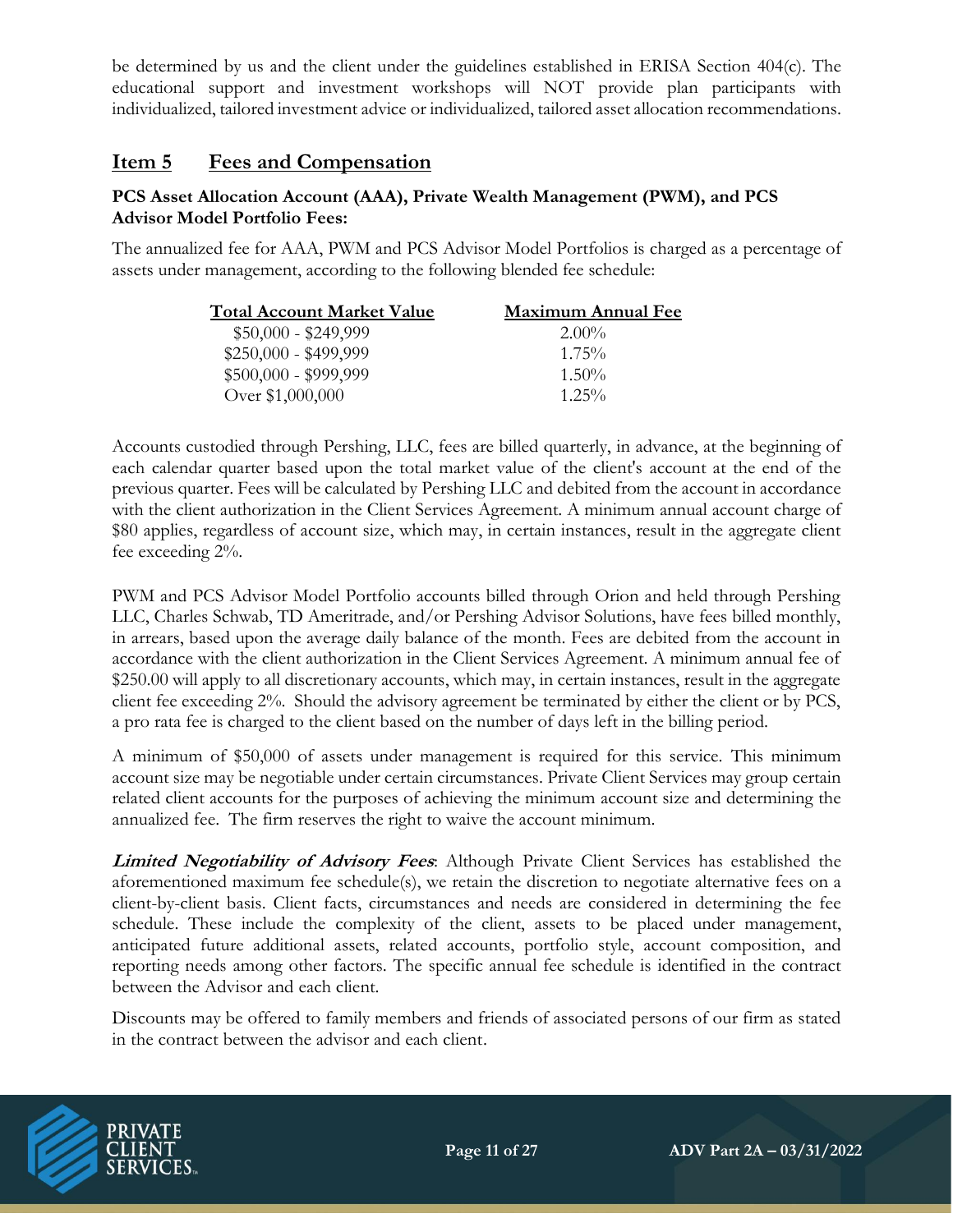#### **American Funds F2 Shares Directly Held Program Fees:**

The advisory fee charged for the management of the American Funds F2 share directly held Program is a flat 0.50% annual advisory fee.

#### **Third Party Asset Manager (TPAM) Fees**

Clients participating in TPAM managed account programs may be charged various program fees in addition to the advisory fee charged by our firm. In a wrap fee arrangement, clients pay a single fee for advisory, brokerage and custodial services. Client's portfolio transactions may be executed without commission charge in a wrap fee arrangement. In evaluating such an arrangement, the client should also consider that, depending upon the level of the wrap fee charged by the broker-dealer, the amount of portfolio activity in the client's account, and other factors, the wrap fee may or may not exceed the aggregate cost of such services if they were to be provided separately. We will review with clients any separate program fees that may be charged to clients.

We do not enter into an advisory agreement with any client nor do we charge a fee to any client for referrals to third party asset manager. Our fees for such referrals are paid by the referred TPAM who shares with our firm a percentage of the fees received from the client. Client advisory fees are not increased in any way as a result of our referral of any clients to a TPAM. Clients should refer to the TPAM's disclosure document for information regarding its fees, billing practices, minimum required investments and termination of advisory agreements.

#### **FINANCIAL PLANNING FEES**

Private Client Services' Financial Planning fee is determined based on the nature of the services being provided and the complexity of each client's circumstances. All fees are agreed upon prior to entering into an engagement agreement with any client.

Our Financial Planning fees may be calculated and charged on an hourly basis, ranging from \$100 to \$500 per hour. Although the length of time it will take to provide a Financial Plan will depend on each client's personal situation, we will provide an estimate for the total hours at the start of the advisory relationship.

Our Financial Planning fees may be calculated and charged on a fixed fee basis, typically ranging from \$250 to \$25,000, depending on the complexity and specific arrangement reached with the client.

The minimum retainer upon completion of our initial fact-finding session with the client is 50% of the agreed upon planning fee. The balance is due upon completion and delivery of the plan, or a client may be on a quarterly billing cycle if agreed upon at the beginning of the engagement.

The client may be billed quarterly in arrears based on actual hours accrued or as 1/4 of a yearly flat rate as per the engagement agreement.

PCS has a conflict of interest regarding financial planning and consulting services. Implementation of the recommendations made through financial planning or consulting services through PCS, acting either in its capacity as an RIA or Broker/Dealer, will result in additional costs to the client. Financial planning clients are under no obligation to utilize PCS to implement recommendations made during the financial planning process.

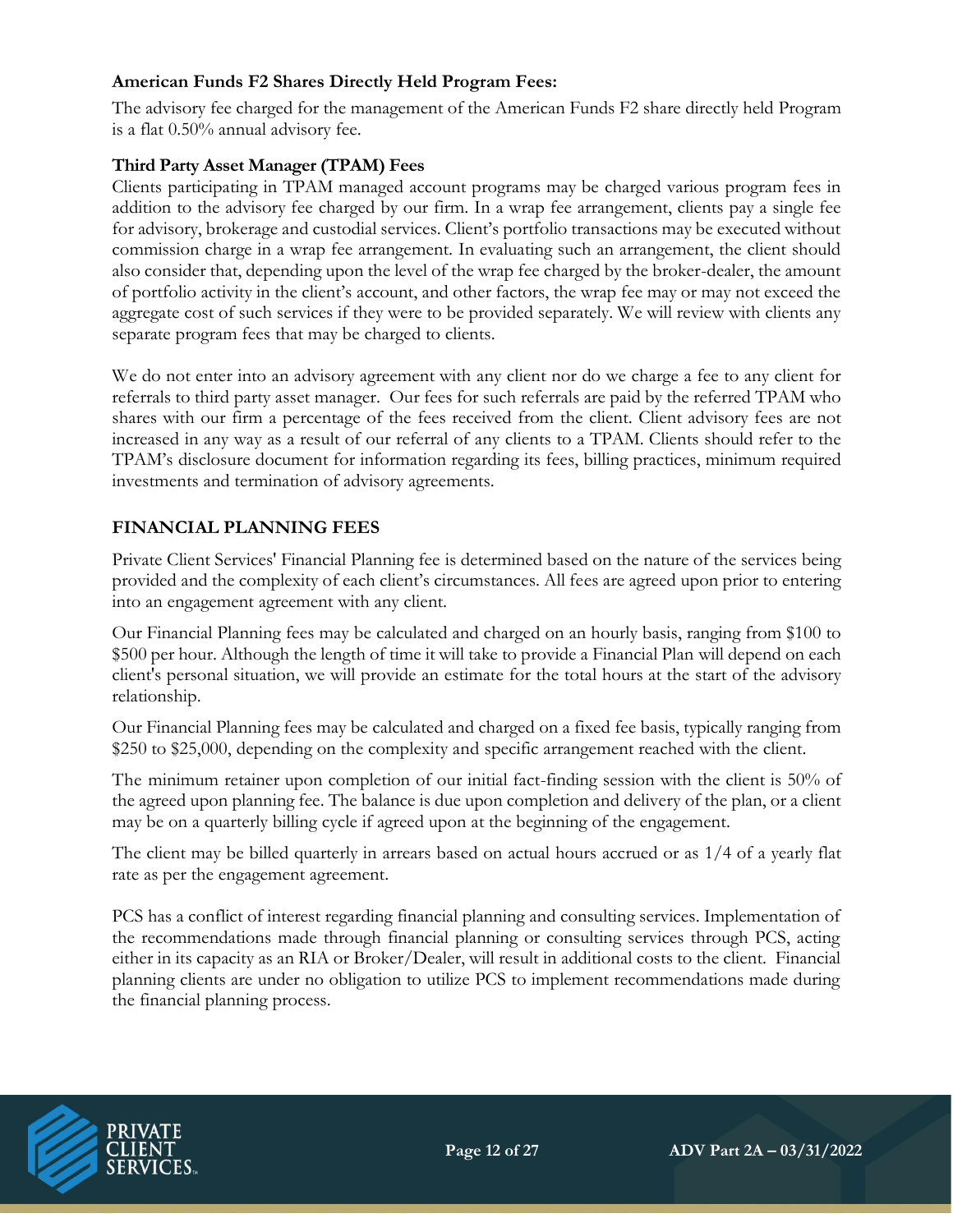#### **CONSULTING SERVICES FEES**

Private Client Services' Consulting Services fee is determined based on the nature of the services being provided and the complexity of each client's circumstances. All fees are agreed upon prior to entering into a contract with any client.

Our Consulting Services fees may be calculated and charged on an hourly basis, ranging from \$100 to \$500 per hour. An estimate for the total hours is determined at the start of the advisory relationship.

Our Consulting Services may be calculated and charged on a fixed fee basis, typically ranging from \$250 to \$5,000 subject to the specific arrangement reached with the client.

Some Consulting Services may be offered to clients on a subscription basis utilizing either an online or system-based platform where the fee for service is collected on a recurring basis. The fees for these services will differ depending on the subscription selected by the client.

#### **GENERAL INFORMATION**

#### **Termination of the Advisory Relationship**:

An Investment Management Agreement may be canceled at any time, by either party, for any reason upon receipt of 30 days written notice. As disclosed above, certain fees are paid in advance of services provided. Upon termination of any account, any prepaid, unearned fees will be refunded. Where accounts are billed in arrears, a pro rata charge will occur according to the number of days remaining in the billing period.

#### **Mutual Fund or ETF Fees**:

All fees paid to Private Client Services for investment advisory services are separate and distinct from the fees and expenses charged by mutual funds and/or ETFs to their shareholders. Product provider fees and expenses are described in each fund's prospectus. These fees may include a management fee, fund administrative expenses, and a possible distribution fee. If the fund also imposes sales charges, a client may pay an initial sales charge.

There are generally various share classes of mutual funds available for purchase by a client. Each share class has varying fee schedules which may include either an up-front fee, contingent deferred sales charge (CDSC), and/or 12b-1 trail commission. PCS Advisors strive to recommend the lowest cost share class available when making recommendations for portfolio design. There may be situations where the lowest cost option is not available. PCS does not allow the purchase of a C-Share mutual fund inside an advisory account. C-Share funds have a contingent deferred sales charge as well as higher internal expenses than other share class funds. Additionally, any client account that is subject to a mutual fund that pays out a 12b-1 (trail) fee paid to Private Client Services will receive a return of the 12b-1 fee into the client account.

A client could invest in a mutual fund directly, without our services. In that case, the client would not receive the services provided by our firm, which are designed, among other things, to assist the client in determining which mutual fund or funds are most appropriate to each client's financial condition and objectives. Accordingly, the client should review both the fees charged by the funds and our fees to fully understand the total amount of fees to be paid by the client and to thereby evaluate the advisory services being provided.

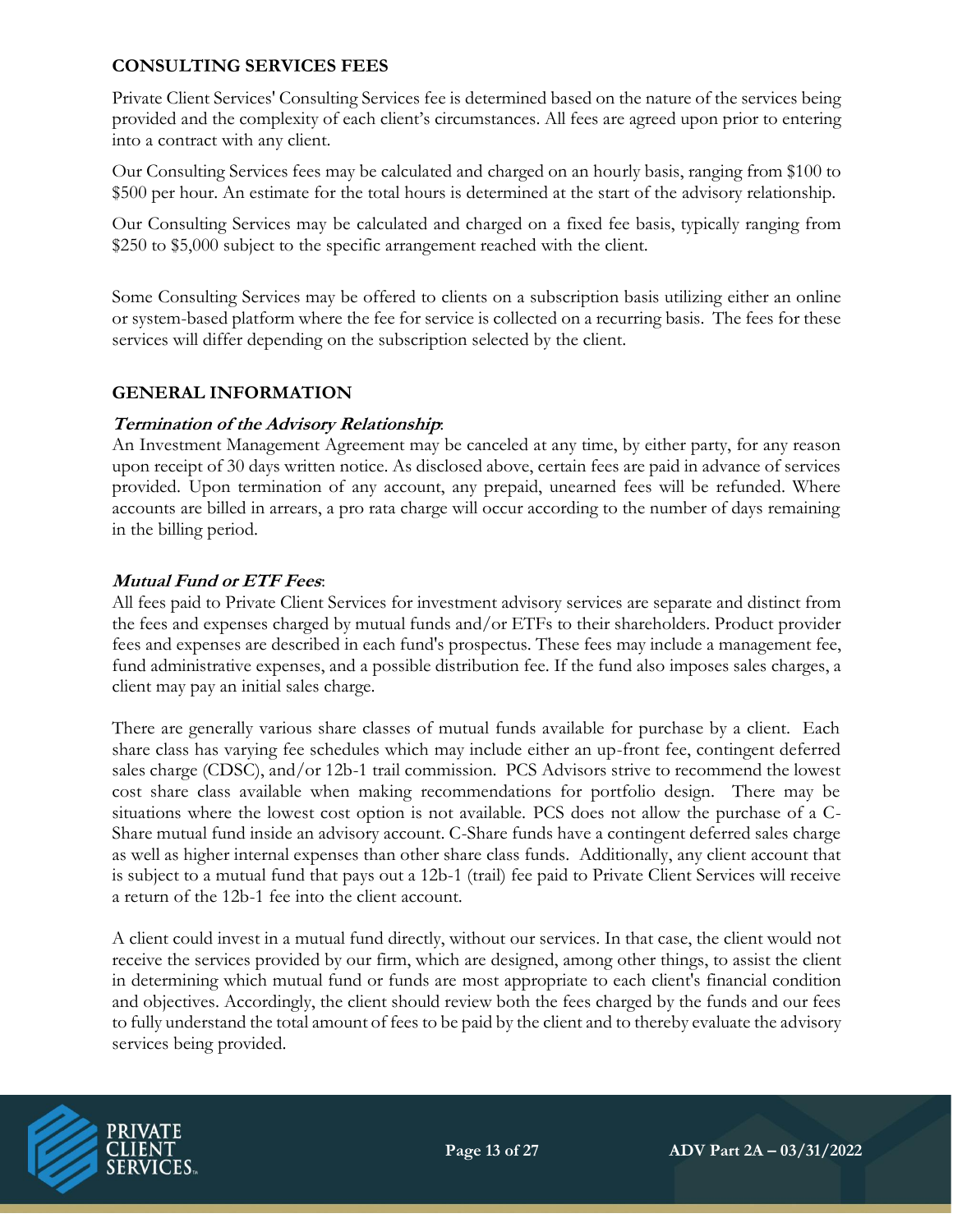#### **Additional Fees and Expenses**:

In addition to the advisory fees paid to Private Client Services, clients may also incur certain charges imposed by other third parties, such as broker-dealers, custodians, trust companies, banks and other financial institutions (collectively "Financial Institutions"). These additional charges may include securities brokerage commissions, transaction fees, custodial fees, fees charged by the Independent Managers (charged to all clients other than certain legacy clients whose agreements will reflect the inclusion of these fees), margin costs, charges imposed directly by a mutual fund or ETF in a client's account, as disclosed in the fund's prospectus (e.g., fund management fees and other fund expenses), deferred sales charges, odd-lot differentials, transfer taxes, wire transfer and electronic fund fees, and other fees and taxes on brokerage accounts and securities transactions. The Firm's brokerage practices are described at length in Item 12, below.

#### **Disclosure of Conflict of Price Differential:**

PCS places customer accounts with several custodians, currently Pershing LLC, Pershing Advisor Solutions, Charles Schwab, and TD Ameritrade. Each custodian assesses different charges for its services; therefore, this presents a conflict of interest as PCS earns a different level of compensation at one custodian versus another based on various factors such as individual account size or overall firm assets under management.

Moreover, the advisor receives access to software and related support as part of its relationship with each custodian. The software and related systems support may benefit the advisor, but not its clients directly. In fulfilling its duties to its clients, the advisor endeavors at all times to put the interests of its clients first. Clients should be aware, however, that the receipt of economic benefits from a custodian creates a potential conflict of interest since these benefits may influence the advisor's recommendation of the custodian over one that does not furnish similar software, systems support, or services.'

#### **Direct Fee Debit**

Clients generally provide Private Client Services and/or certain independent managers with the authority to directly debit their accounts for payment of the investment advisory fees. The financial institutions that act as the qualified custodian for client accounts, from which Private Client Services retains the authority to directly deduct fees, have agreed to send statements to clients not less than quarterly detailing all account transactions, including any amounts paid to Private Client Services. Alternatively, clients may elect to have Private Client Services send a separate invoice for direct payment.

#### **Commissions and Sales Charges for Recommendations of Securities**

Clients can engage certain persons associated with Private Client Services (PCS) (but not the Firm directly) to render securities brokerage services under a separate commission-based arrangement. Clients are under no obligation to engage such persons and may choose brokers or agents not affiliated with PCS

Under this arrangement, the Firm's Supervised Persons, in their individual capacities as registered representatives of PCS, may provide securities brokerage services and implement securities transactions under a separate commission-based arrangement. Supervised Persons may be entitled to a portion of the brokerage commissions paid to PCS, as well as a share of any ongoing distribution or service (trail) fees from the sale of mutual funds. PCS may also recommend no-load or load-waived funds, where no sales charges are assessed. Prior to effecting any transactions, clients are required to enter into a separate account agreement with PCS.

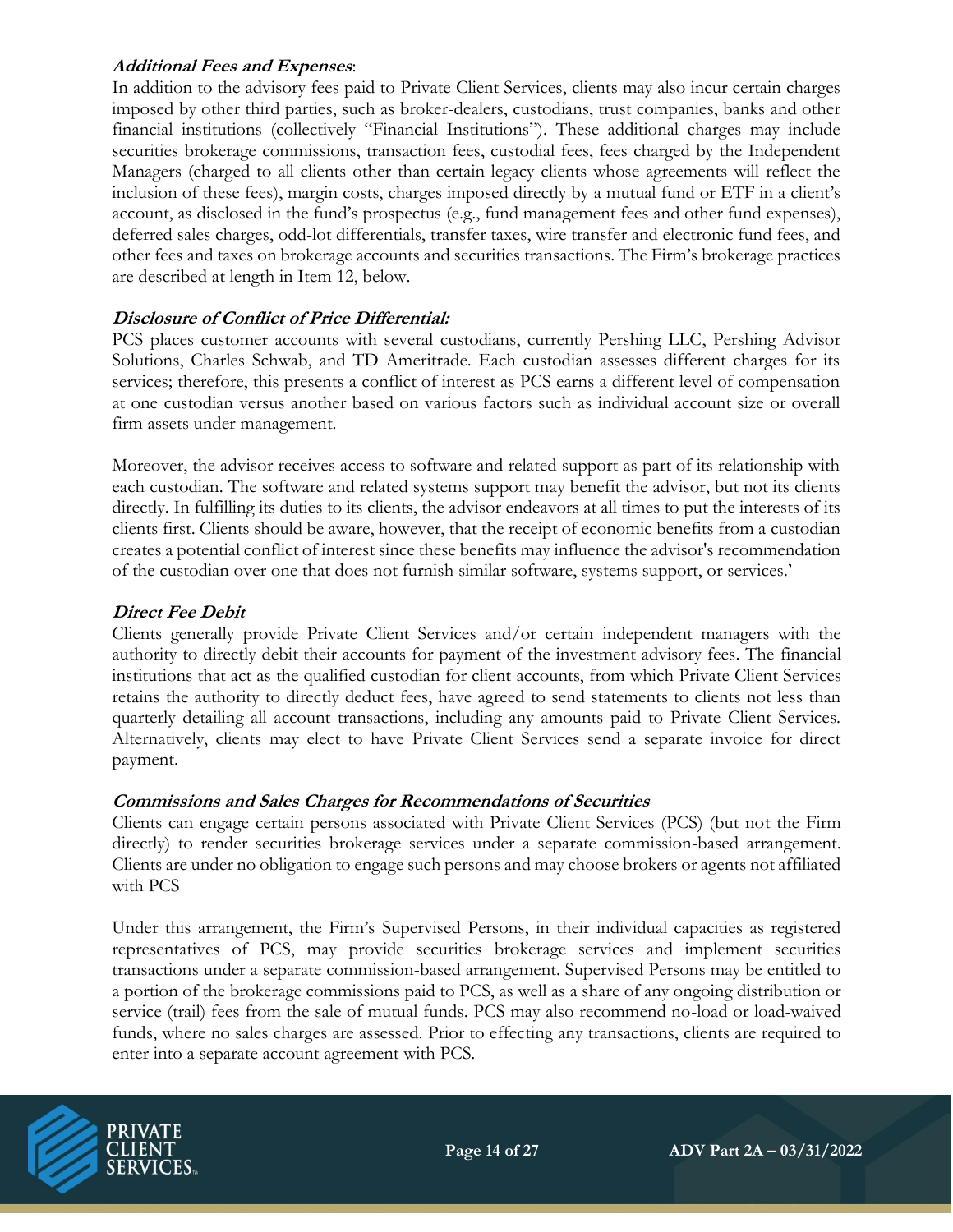A conflict of interest exists to the extent that PCS recommends the purchase or sale of securities where its Supervised Persons receive commissions or other additional compensation as a result of the Firm's recommendation. The Firm has procedures in place to ensure that any recommendations made as part of an advisory agreement by such Supervised Persons are in the best interest of clients. For certain accounts covered by the Employee Retirement Income Security Act of 1974 ("ERISA") and such others that PCS, in its sole discretion, deems appropriate, PCS may provide its investment advisory services on a fee-offset basis. In this scenario, PCS may offset its fees by an amount equal to the aggregate commissions and 12b-1 fees earned by the Firm's Supervised Persons in their individual capacities as Registered Representatives of PCS.

#### **Grandfathering of Minimum Account Requirements**:

Pre-existing advisory clients are subject to Private Client Services' minimum account requirements and advisory fees in effect at the time the client entered into the advisory relationship. Therefore, our firm's minimum account requirements will differ among clients.

## **Item 6 Performance-Based Fees and Side-By-Side Management**

Private Client Services does not provide any services for a performance-based fee (i.e., a fee based on a share of capital gains or capital appreciation of a client's assets).

## **Item 7 Types of Clients**

Private Client Services provides advisory services to the following types of clients:

- Individuals (other than high net worth individuals)
- Families
- High net worth individuals
- Trust and Estates
- Charitable organizations
- Pension plan sponsors
- Corporations or other businesses not listed above

# **Item 8 Methods of Analysis, Investment Strategies and Risk of Loss METHODS OF ANALYSIS**

All PCS Investment Advisor Representatives operate independently of each other in the utilization of available sources of investment research, economic forecasts, and investment decision making tools. PCS provides a strategic asset allocation framework to all of our IARs for the purpose of creating suitable asset allocation model choices for any given client. The individual IARs will exercise their own discretion regarding the research and analysis tools necessary to support investment decision making, security selection and portfolio construction. Portfolio construction will consist of investment in individual securities, mutual funds, exchange traded funds, unit investment trusts, options or other investment vehicles. PCS supervises and monitors both the suitability of asset allocation and individual security selections on an ongoing basis. We use the following methods of analysis in formulating our investment advice and/or managing client assets:

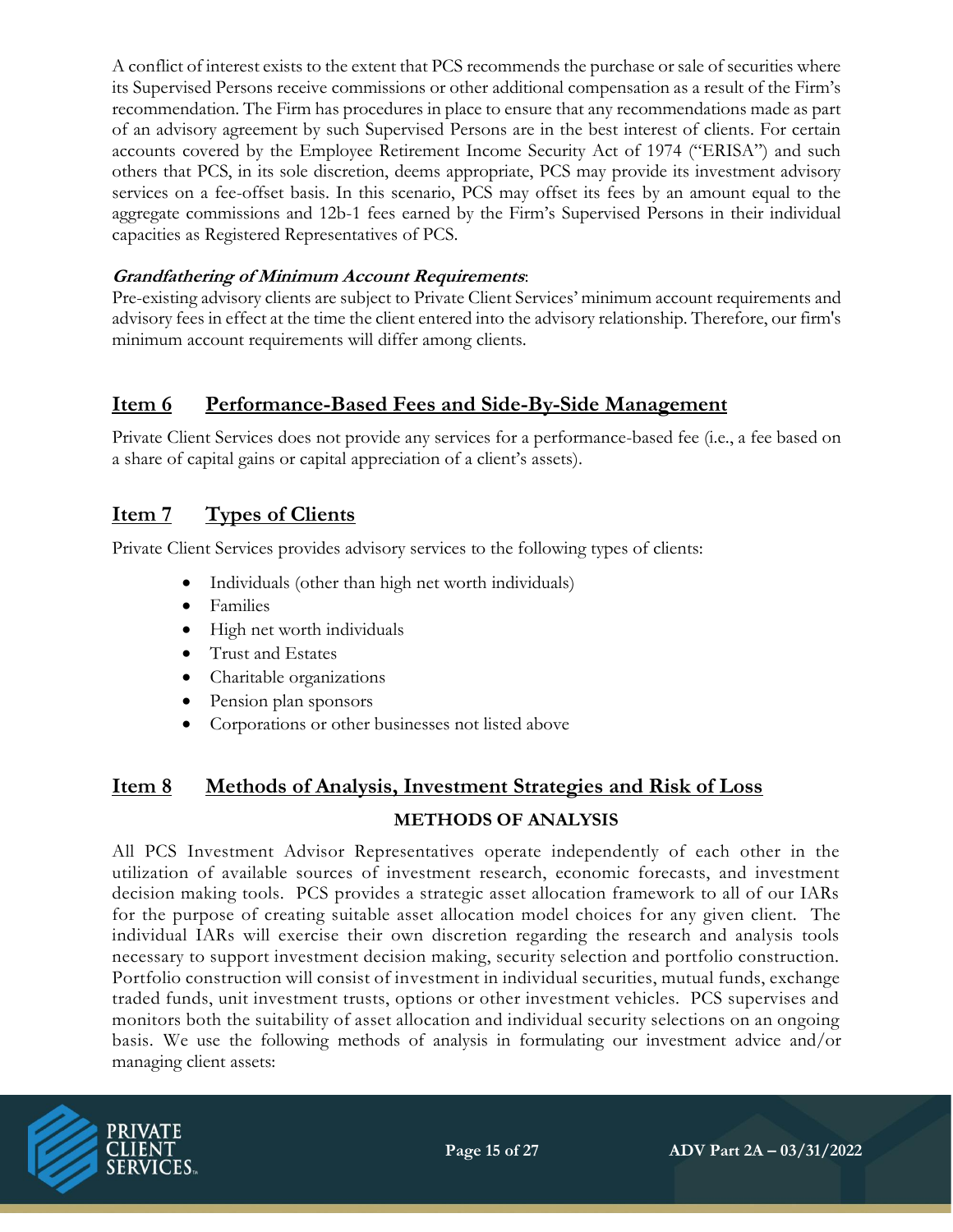**Fundamental Analysis.** We attempt to measure the intrinsic value of a security by looking at economic and financial factors, including the overall economy, industry conditions, and the financial condition and management of the company itself, to determine if the security is underpriced (indicating it may be a good time to buy) or overpriced (indicating it may be time to sell).

Fundamental analysis does not attempt to anticipate market movements. This presents a potential risk, as the price of a security can move up or down along with the overall market regardless of the economic and financial factors considered in evaluating the stock.

**Technical Analysis**. Technical analysis is the evaluation of the price and volume trading history and other associated characteristics to help identify price levels where a security might be purchased or sold. Measures of relative strength, trading volume, price support and resistance, price momentum and volatility are some of the attributes of a security which are taken into account when making purchase or sale decisions.

**Mutual Fund and/or ETF Analysis.** We look at the experience and track record of the manager of the mutual fund or ETF in an attempt to determine if that manager has demonstrated an ability to achieve investment objectives over the course of a market cycle and in different economic environments. We also look at the underlying assets in a mutual fund or ETF in an attempt to determine if there is significant overlap or duplication in the underlying investments held in other funds in the client's portfolio. We also monitor the funds or ETFs in an attempt to determine that they are continuing to follow their stated investment strategy.

A risk of mutual fund and/or ETF analysis is that, as in all securities investments, past performance does not guarantee future results. A manager who has been successful may not be able to replicate that success in the future. In addition, as we do not control the underlying investments in a fund or ETF, managers of different funds held by the client may purchase the same security, increasing the risk to the client if that security were to fall in value. There is also a risk that a manager may deviate from the stated investment mandate or strategy of the fund or ETF, which could make the holding(s) less suitable for the client's portfolio.

**Third-Party Asset Manager Analysis.** We examine the experience, expertise, investment philosophies, and past performance of independent TPAMs in an attempt to determine if that manager has demonstrated an ability to achieve investment objectives over the course of a market cycle and in different economic environments. We monitor the manager's underlying holdings, strategies, concentrations and leverage as part of our overall periodic risk assessment. Additionally, as part of our due-diligence process, we survey the manager's compliance and business enterprise risks.

A risk of investing with a third-party manager who has been successful in the past is that he/she may not be able to replicate that success in the future. In addition, as we do not control the underlying investments in a third-party manager's portfolio, there is also a risk that a manager may deviate from the stated investment mandate or strategy of the portfolio, making it a less suitable investment for our clients. Moreover, as we do not control the manager's daily business and compliance operations, we may be unaware of the lack of internal controls necessary to prevent business, regulatory or reputational deficiencies.

**Risks for all forms of analysis.** Our securities analysis methods rely on the assumption that the companies whose securities that we purchase and sell, the rating agencies that review these securities,

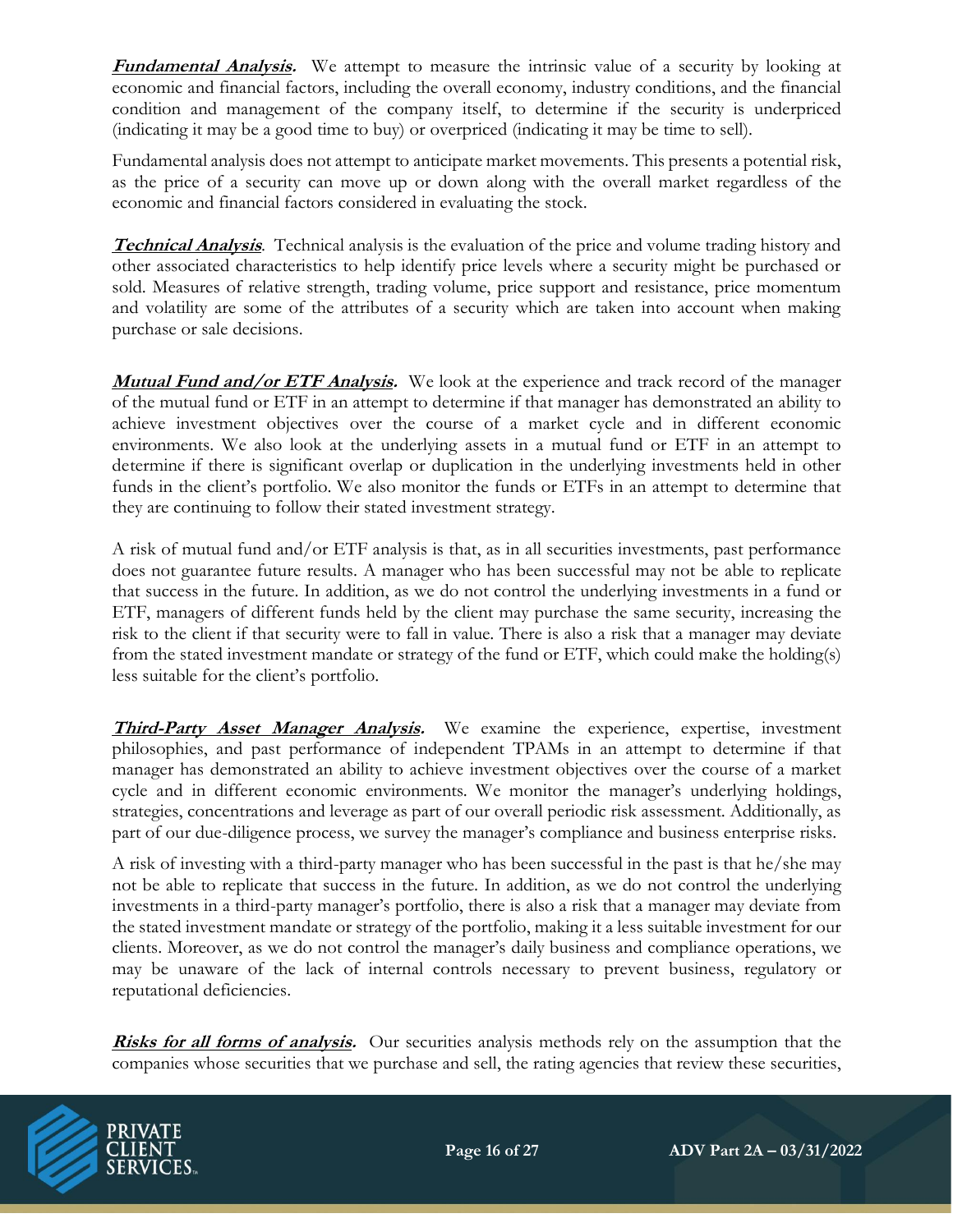and other publicly-available sources of information about these securities, are providing accurate, timely and unbiased data and analysis. While we are alert to indications that data may be incorrect, there is always a risk that our analysis may be compromised by inaccurate or misleading information.

#### **Investment and Trading Techniques Employed**

We may use one or more of the following strategies in managing client accounts, provided that such strategies are appropriate to the needs of the client and consistent with the client's investment objectives, risk tolerance, and time horizons, among other considerations:

Long-term purchases. We purchase securities with the idea of holding them in the client's account for a year or longer. Typically, we employ this strategy when:

- 1. We believe the securities to be currently undervalued, and/or;
- 2. We want exposure to a particular asset class over time, regardless of the current projection for this class.

A risk in a long-term purchase strategy is that by holding the security for this length of time, we may not take advantage of short-term gains that could be profitable to a client. Moreover, if our predictions are incorrect, a security may decline sharply in value before we make the decision to sell.

**Short-term purchases.** When utilizing this strategy, we purchase securities with the idea of selling them within a relatively short time (typically a year or less). We do this in an attempt to take advantage of conditions that we believe will soon result in a price swing in the securities we purchase.

**Trading.** We may purchase securities with the idea of selling them very quickly (typically within 30) days or less). We do this in an attempt to take advantage of our predictions of brief price swings.

**Margin transactions.** We may purchase securities for your portfolio with money borrowed from your brokerage account. This allows you to purchase more securities than you would be able to with your available cash and allows us to purchase securities without selling other holdings.

**Option writing.** We may use options as an investment strategy. An option is a contract that gives the buyer the right, but not the obligation, to buy or sell an asset (such as a share of stock) at a specific price on or before a certain date. An option, just like a stock or bond, is a security. An option is also a derivative, because it derives its value from an underlying asset.

The two types of options are calls and puts:

- 1. A call gives us the right to buy an asset at a certain price within a specific period of time. We will buy a call if we have determined that the stock will increase substantially before the option expires.
- 2. A put gives us the holder the right to sell an asset at a certain price within a specific period of time. We will buy a put if we have determined that the price of the stock will fall before the option expires.

We will use options to speculate on the possibility of a sharp price swing. We will also use options to "hedge" a purchase of the underlying security; in other words, we will use an option purchase to limit the potential upside and downside of a security we have purchased in a client portfolio.

We use "covered calls", in which we sell an option on security currently held in a portfolio. In this strategy, the client receives a fee for making the option available, and the person purchasing the option

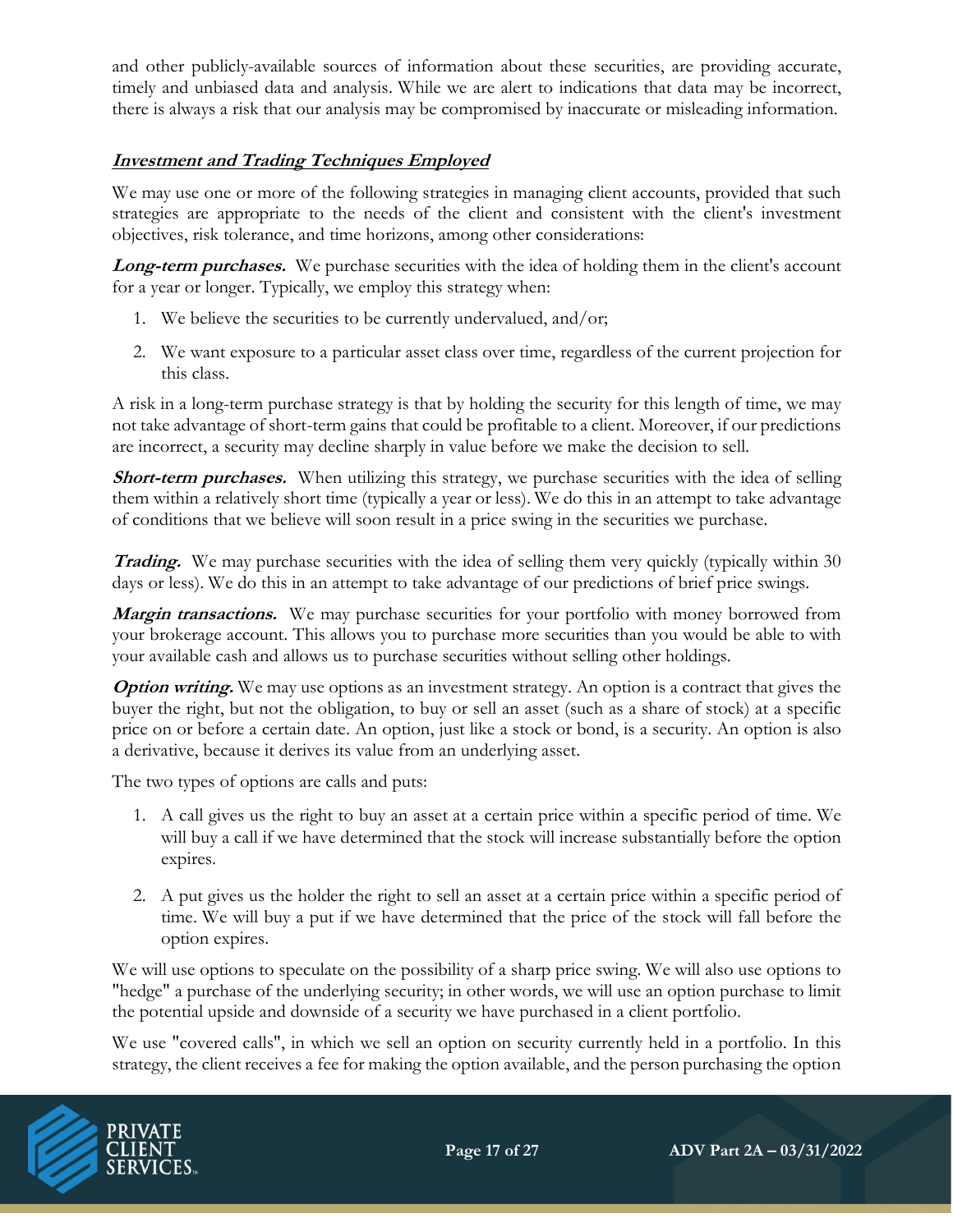has the right to buy the security from the owner/client at an agreed-upon price.

We use a "spreading strategy", in which we purchase two or more option contracts (for example, a call option that is purchased and a call option that is sold, with both transactions occurring simultaneously) for the same underlying security. This effectively puts the owner/client on both sides of the market, but with the ability to vary price, time and other factors.

**Risk of Loss.** Securities investments are not guaranteed and you may lose money on your investments. Key to a successful relationship with your investment advisor is an accurate and realistic evaluation of your tolerance for risk taking and the ability to absorb adverse investment performance. We ask that you work with us to help us best understand your tolerance for risk.

## **Item 9 Disciplinary Information**

We are required to disclose any legal or disciplinary events that are material to a client's or prospective client's evaluation of our advisory business or the integrity of our management.

The following are disciplinary events relating to our firm and/or our management personnel:

**Neither this firm nor its management personnel have any legal or disciplinary events that are material to a client's or prospective client's evaluation of our advisory business or the integrity of our management team.**

## **Item 10 Other Financial Industry Activities and Affiliations**

#### **FIRM Registrations:**

In addition to Private Client Services being a Registered Investment Advisor, our firm is registered as a FINRA member broker/dealer. A list of affiliated broker/dealers is specifically disclosed in Section 7.A. on Schedule D of Form ADV, Part 1, which can be accessed by following the directions provided on the Cover Page of this Firm Brochure.

#### **MANAGEMENT PERSONNEL Registrations:**

Management personnel of our firm are registered as Registered Representatives of Private Client Services, an affiliated FINRA member broker/dealer.

While Private Client Services and these individuals endeavor at all times to put the interest of the clients first as part of our fiduciary duty, clients should be aware that the receipt of additional compensation itself creates a conflict of interest, and may affect the judgment of these individuals when making recommendations.

Clients should be aware that the receipt of additional compensation by Private Client Services and its management persons or employees creates a conflict of interest that may impair the objectivity of our firm and these individuals when making advisory recommendations. Private Client Services endeavors at all times to put the interest of its clients first as part of our fiduciary duty as a Registered Investment Advisor; we take the following steps to address this conflict:

1. We disclose to clients the existence of all material conflicts of interest, including the potential for our firm and our employees to earn compensation from advisory clients in addition to

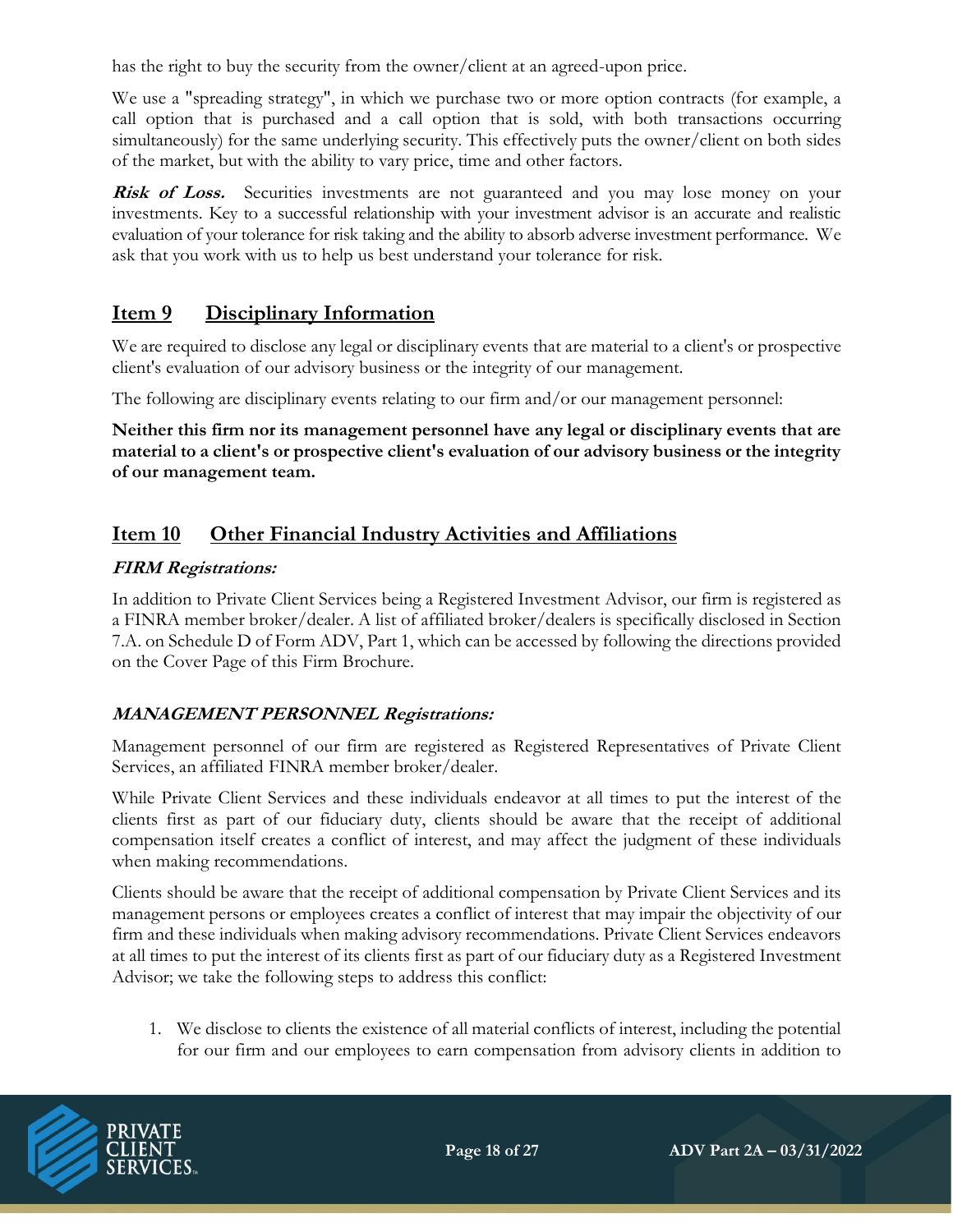our firm's advisory fees.

- 2. We disclose to clients that they are not obligated to purchase recommended investment products from our employees or affiliated companies, and that transactions executed in client accounts are entered only with client consent.
- 3. We disclose to the client in a separate disclosure document the compensation we receive in exchange for the client's referral to the selected investment advisor.
- 4. We conduct initial and periodic due diligence on the selected investment advisors to establish that the advisors are suitable to recommend to our clients
- 5. We collect, maintain and document accurate, complete and relevant client background information, including the client's financial goals, objectives and risk tolerance.
- 6. Our firm's management conducts periodic reviews of each client account to verify that all recommendations made to a client are suitable to the client's needs and circumstances.
- 7. We require that our employees seek prior approval of any outside employment or business activity so that we may ensure that any conflicts of interests in such activities are properly addressed.
- 8. We periodically monitor these outside employment activities to verify that any conflicts of interest continue to be properly addressed by our firm.
- 9. We educate our employees regarding the responsibilities of a fiduciary, including the need for having a reasonable and independent basis for the investment advice provided to clients.

As previously disclosed, we recommend the services of various registered investment advisors to its clients. In exchange for this recommendation, we receive a referral fee from the selected investment advisor. The fee received by us is typically a percentage of the fee charged by that investment advisor to the referred client. The portion of the advisory fee paid to us does not increase the total advisory fee paid to the selected investment advisor by the client. We do not charge the client any fees for these referrals. We will only recommend advisors that pay us a referral fee.

We are aware of the special considerations required under Rule 206(4)-3 of the Investment Advisors Act of 1940. As such, all appropriate disclosure shall be made, and all applicable Federal and State laws will be observed.

## **Item 11 Code of Ethics, Participation or Interest in Client Transactions and Personal Trading**

Our firm has adopted a Code of Ethics which sets forth high ethical standards of business conduct that we require of our employees, including compliance with applicable federal securities laws.

Private Client Services and our personnel owe a duty of loyalty, fairness and good faith towards our clients, and have an obligation to adhere not only to the specific provisions of the Code of Ethics but to the general principles that guide the Code.

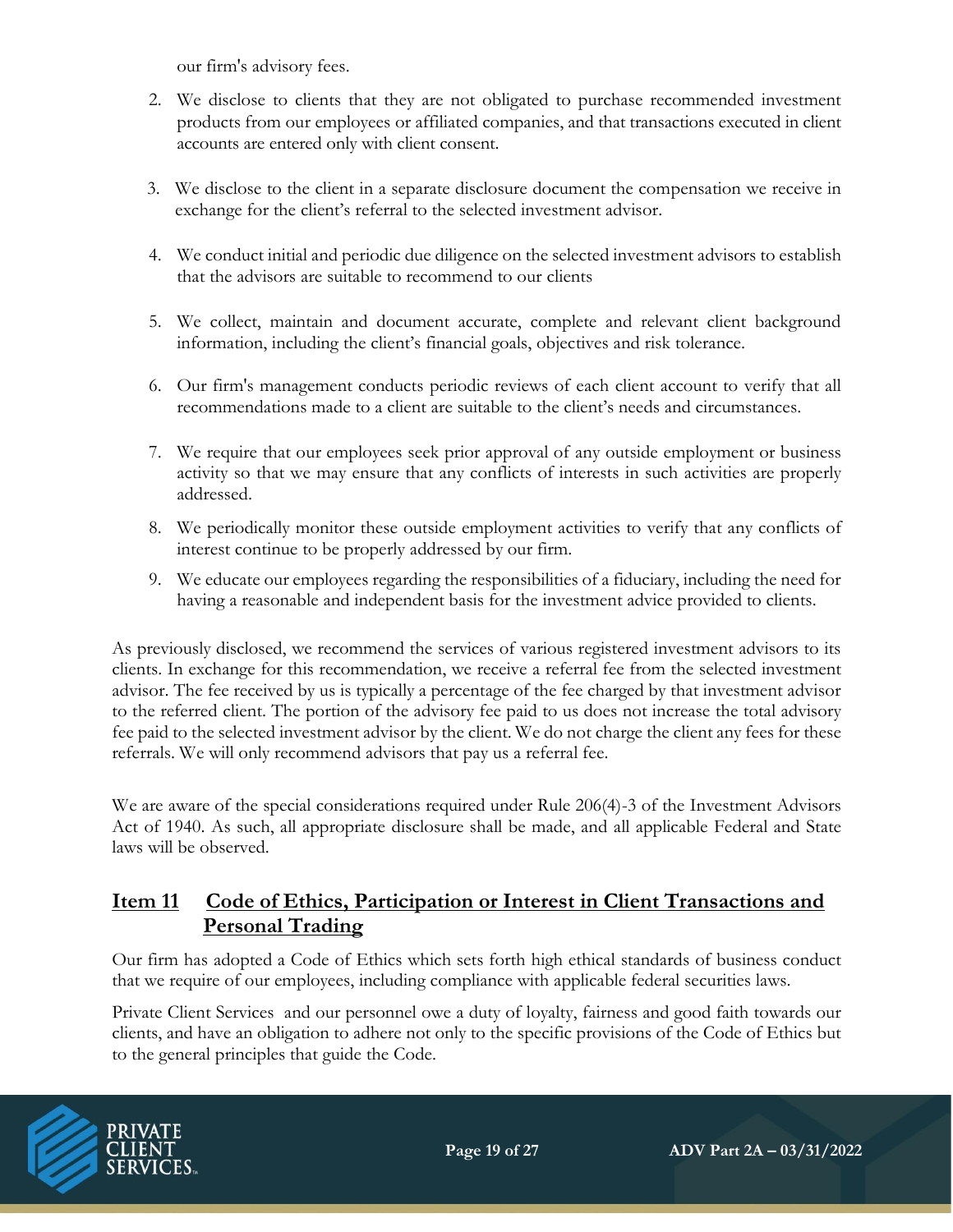Our Code of Ethics includes policies and procedures for the review of quarterly securities transactions reports as well as initial and annual securities holdings reports that must be submitted by the firm's access persons. Among other things, our Code of Ethics also requires the prior approval of any acquisition of securities in a limited offering (e.g., private placement) or an initial public offering. Our code also provides for oversight, enforcement and recordkeeping provisions.

Private Client Services' Code of Ethics further includes the firm's policy prohibiting the use of material non-public information. While we do not believe that we have any particular access to non-public information, all employees are reminded that such information may not be used in a personal or professional capacity.

A copy of our Code of Ethics is available to our advisory clients and prospective clients. You may request a copy by email sent to  $\frac{2 \text{ smm}}{2 \text{ smm}}$  essentiated.net, or by calling us at 502-451-0600.

Our Code of Ethics is designed to assure that the personal securities transactions, activities and interests of our employees will not interfere with (i) making decisions in the best interest of advisory clients and (ii) implementing such decisions while, at the same time, allowing employees to invest for their own accounts.

Our firm and/or individuals associated with our firm may buy or sell for their personal accounts securities identical to or different from those recommended to our clients. In addition, any related persons may have an interest or position in a certain security which may also be recommended to a client.

It is the expressed policy of our firm that no person employed by us may purchase or sell any security prior to a transaction being implemented for an advisory account, thereby preventing such employees from benefiting from transactions placed on behalf of advisory accounts.

We may aggregate our employee trades with client transactions where possible and when compliant with our duty to seek best execution for our clients. In these instances, participating clients will receive an average share price and transaction costs will be shared equally and on a pro-rata basis. In the instances where there is a partial fill of a particular batched order, we will allocate all purchases prorata, with each account paying the average price. Our employee accounts will be excluded in the prorata allocation.

As these situations represent actual or potential conflicts of interest to our clients, we have established the following policies and procedures for implementing our firm's Code of Ethics, to ensure our firm complies with its regulatory obligations and provides our clients and potential clients with full and fair disclosure of such conflicts of interest:

- 1. No principal or employee of our firm may put his or her own interest above the interest of an advisory client.
- 2. No principal or employee of our firm may buy or sell securities for their personal portfolio where their decision is a result of information received as a result of his or her employment unless the information is also available to the investing public.
- 3. It is the expressed policy of our firm that no person employed by us may purchase or sell any security prior to a transaction being implemented for an advisory account. This prevents such employees from benefiting from transactions placed on behalf of advisory accounts.
- 4. Our firm requires prior approval for any IPO or private placement investments by related persons of the firm.

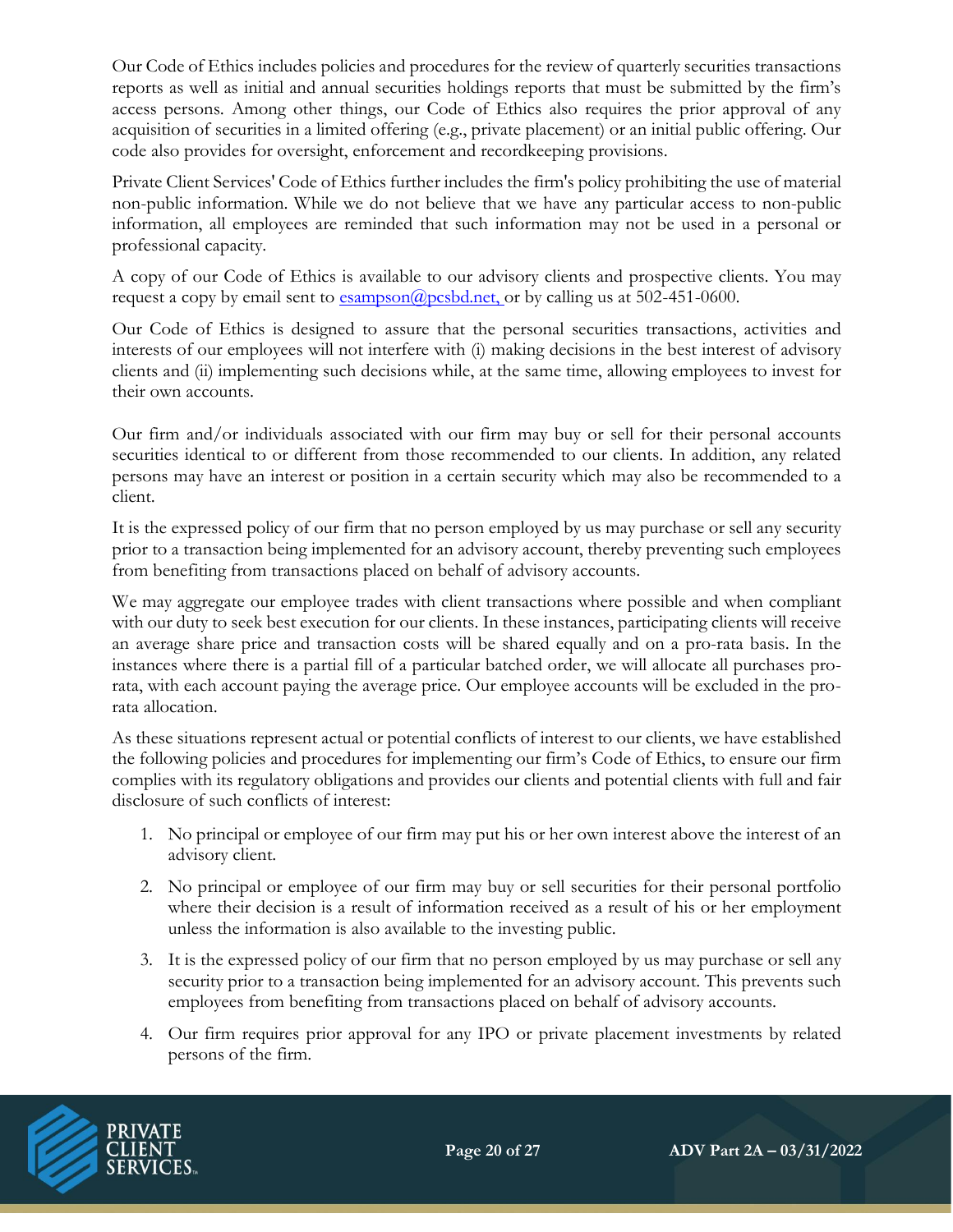- 5. We maintain a list of all reportable securities holdings for our firm and anyone associated with this advisory practice that has access to advisory recommendations ("access person"). These holdings are reviewed on a regular basis by our firm's Chief Compliance Officer or his/her designee.
- 6. We have established procedures for the maintenance of all required books and records.
- 7. All clients are fully informed that related persons may receive separate commission compensation when effecting transactions during the implementation process.
- 8. Clients can decline to implement any advice rendered, except in situations where our firm is granted discretionary authority.
- 9. All of our principals and employees must act in accordance with all applicable Federal and State regulations governing registered investment advisory practices.
- 10. We require delivery and acknowledgement of the Code of Ethics by each supervised person of our firm.
- 11. We have established policies requiring the reporting of Code of Ethics violations to our senior management.
- 12. Any individual who violates any of the above restrictions may be subject to termination.

As disclosed in the preceding section of this Brochure (Item 10), related persons of our firm are separately registered as securities representatives of a broker-dealer, investment advisor representatives of another registered investment advisor, and/or licensed as an insurance agent/broker of various insurance companies. Please refer to Item 10 for a detailed explanation of these relationships and important conflict of interest disclosures.

## **Item 12 Brokerage Practices**

Private Client Services receives benefits such as technology, marketing, and or other expenses paid for by third parties which are not predicated on any sales activities, asset transfer, or other asset driven criteria.

Private Client Services participates in the TD Ameritrade Institutional program. TD Ameritrade Institutional is a division of TD Ameritrade, Inc. ("TD Ameritrade"), member FINRA/SIPC. TD Ameritrade is an independent and unaffiliated SEC-registered broker-dealer. TD Ameritrade offers to independent investment Advisors services which include custody of securities, trade execution, clearance and settlement of transactions. Private Client Services receives some benefits from TD Ameritrade through its participation in the program. (Please see the disclosure under Item 14 below.)

Private Client Services utilizes brokerage services of Pershing Advisory Solutions (PAS). PAS offers to independent investment Advisors services which include custody of securities, trade execution, clearance and settlement of transactions. Private Client Services also receives some benefits from PAS through its brokerage services.

Private Client Services will block trades where possible and when advantageous to clients. This blocking of trades permits the trading of aggregate blocks of securities composed of assets from multiple client accounts, so long as transaction costs are shared equally and on a pro-rated basis

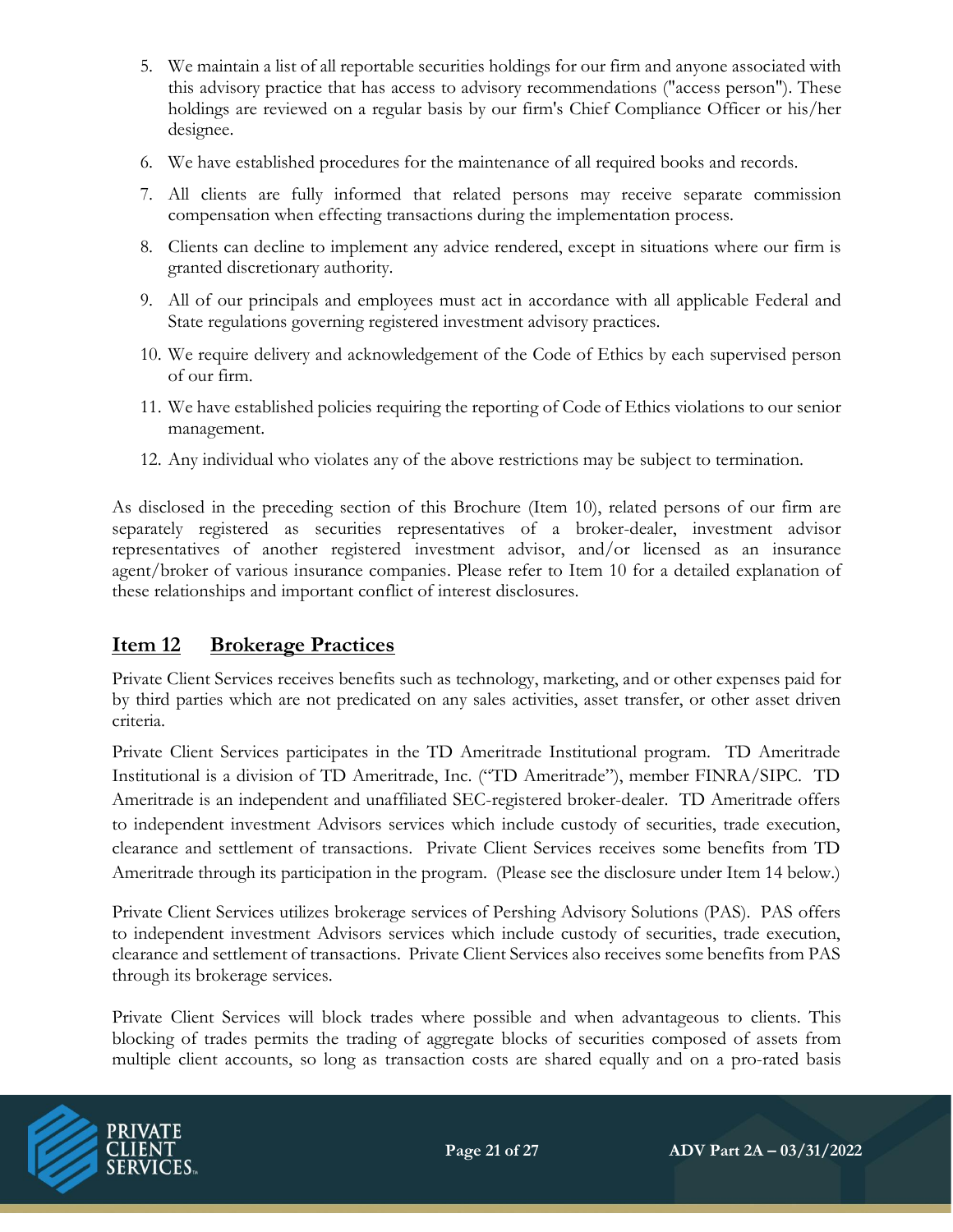between all accounts included in any such block.

Block trading may allow us to execute equity trades in a timelier, more equitable manner, at an average share price. Private Client Services will typically aggregate trades among clients whose accounts can be traded at a given broker, and generally will rotate or vary the order of brokers through which it places trades for clients on any particular day. Private Client Services' block trading policy and procedures are as follows:

- 1. Transactions for any client account may not be aggregated for execution if the practice is prohibited by or inconsistent with the client's advisory agreement with Private Client Services or our firm's order allocation policy.
- 2. The trading desk in concert with the program manager must determine that the purchase or sale of the particular security involved is appropriate for the client and consistent with the client's investment objectives and with any investment guidelines or restrictions applicable to the client's account.
- 3. The program manager must reasonably believe that the order aggregation will benefit, and will enable Private Client Services to seek best execution for each client participating in the aggregated order. This requires a good faith judgment at the time the order is placed for the execution. It does not mean that the determination made in advance of the transaction must always prove to have been correct in the light of a "20-20 hindsight" perspective. Best execution includes the duty to seek the best quality of execution, as well as the best net price.
- 4. Prior to entry of an aggregated order, a written order ticket must be completed which identifies each client account participating in the order and the proposed allocation of the order, upon completion, to those clients.
- 5. If the order cannot be executed in full at the same price or time, the securities actually purchased or sold by the close of each business day must be allocated pro rata among the participating client accounts in accordance with the initial order ticket or other written statement of allocation. However, adjustments to this pro rata allocation may be made to participating client accounts in accordance with the initial order ticket or other written statement of allocation. Furthermore, adjustments to this pro rata allocation may be made to avoid having odd amounts of shares held in any client account, or to avoid excessive ticket charges in smaller accounts.
- 6. Generally, each client that participates in the aggregated order must do so at the average price for all separate transactions made to fill the order, and must share in the commissions on a pro rata basis in proportion to the client's participation. Under the client's agreement with the custodian/broker, transaction costs may be based on the number of shares traded for each client.
- 7. If the order will be allocated in a manner other than that stated in the initial statement of allocation, a written explanation of the change must be provided to and approved by the Chief Compliance Officer no later than the morning following the execution of the aggregate trade.
- 8. Private Client Services' client account records separately reflect, for each account in which the aggregated transaction occurred, the securities which are held by, and bought and sold for, that account.

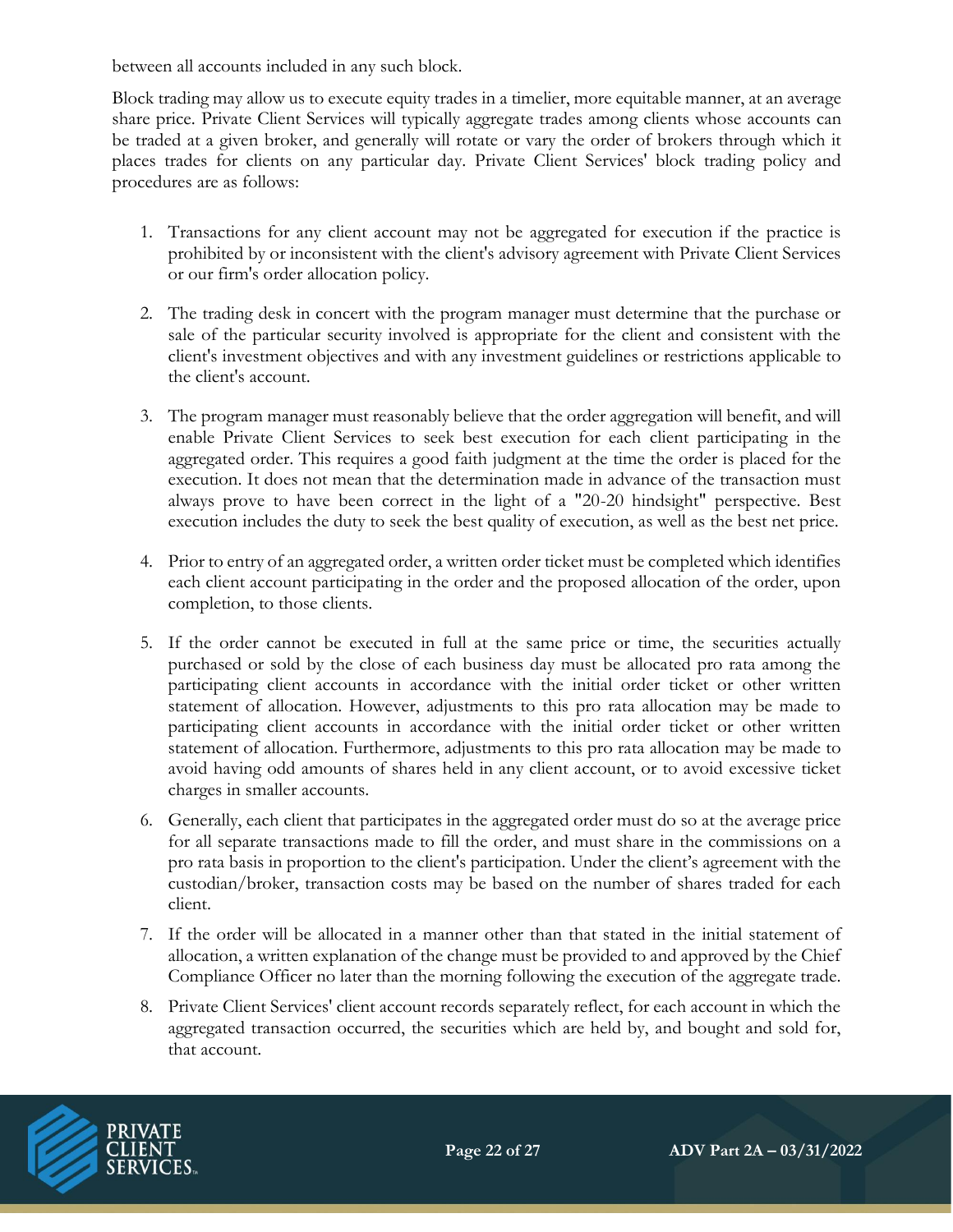- 9. Funds and securities for aggregated orders are clearly identified on Private Client Services' records and to the broker-dealers or other intermediaries handling the transactions, by the appropriate account numbers for each participating client.
- 10. No client or account will be favored over another.

## **Item 13 Review of Accounts**

#### **Private Client Services Asset Allocation Account (AAA) and Private Wealth Management accounts.**

**REVIEWS**: While the underlying securities and transaction activity within accounts are continually monitored by Advisory representatives, these accounts are also offered a client review at least annually. Accounts are reviewed in the context of the client's investment objectives, risk tolerance and time horizon, as well as the target asset allocation for each model portfolio and any investment restrictions provided by the client. More frequent reviews may be triggered by material changes in variables such as the client's individual circumstances, significant contributions or withdrawals from the portfolio, or the market, political or economic environment.

These accounts are also periodically reviewed by designated Firm Compliance and Supervisory Principals.

**REPORTS**: Private Client Services, through our custodians, provide monthly/quarterly, or ad hoc reports summarizing account performance, transaction history, balances and current holdings. The client is also reminded to notify us if there have been changes in the client's financial situation or investment objectives and whether the client wishes to impose investment restrictions or modify existing restrictions.

#### **PCS Advisor Model Portfolios**

**REVIEWS**: Advisor Portfolios are continually monitored to ensure portfolio compliance with stated objectives, risk tolerance, and allocation. Advisor Portfolios are subject to rebalancing of portfolio holdings depending on the amount of "Drift" (or changes to portfolio values based on performance of individual holdings within the portfolio).

Advisor Portfolios are reviewed periodically to identify any potential changes in portfolio holdings in order to maintain the portfolio objective, risk tolerance, or to improve potential returns within the portfolio.

**REPORTS**: Private Client Services provides monthly/quarterly or ad hoc reports summarizing account performance, transaction history, balances and current holdings. The client is also reminded to notify their advisor if there have been changes in the client's financial situation or investment objectives and whether the client wishes to impose investment restrictions or modify existing restrictions.

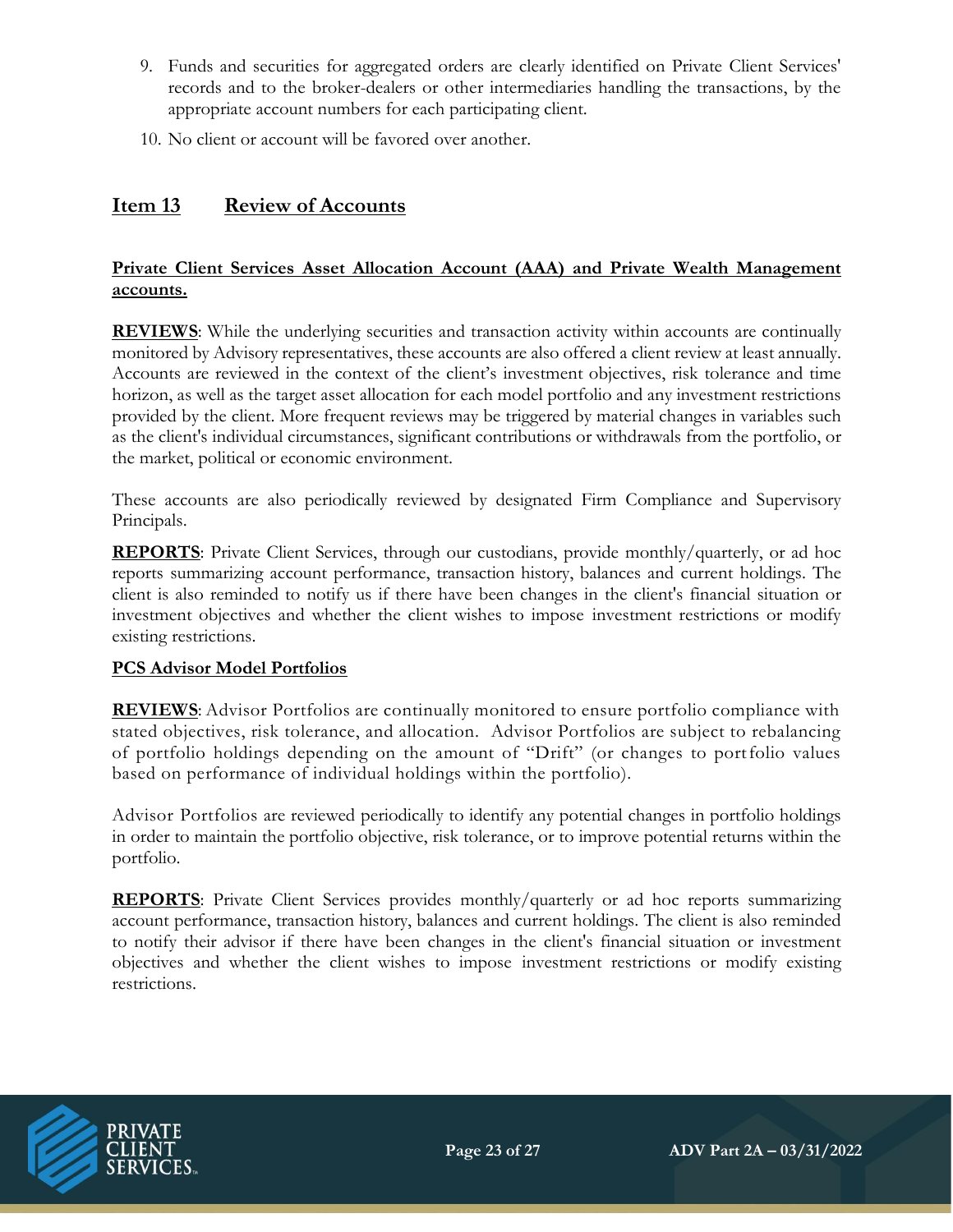#### **Third Party Money Managers (TPAM)**

**REVIEWS:** These client accounts should refer to the TPAM's Firm Brochure (or other disclosure document used in lieu of the brochure) for information regarding the nature and frequency of reviews provided by that independent registered investment advisor.

PCS periodically reviews TPAM reports summarizing account performance, transaction and rebalancing history, balances and current holdings. PCS monitors the suitability of asset allocation models as selected by the client in the TPAM account agreement.

These accounts are reviewed by: RIA Program Manager and/or Designated Firm Principal.

**REPORTS:** These clients should refer to the TPAM's Firm Brochure (or other disclosure document used in lieu of the brochure) for information regarding the nature and frequency of reports provided by that independent registered investment advisor.

Private Client Services does not typically provide reports in addition to those provided by the independent registered investment advisor selected to manage the client's assets.

### **FINANCIAL PLANNING SERVICES**

**REVIEWS:** While reviews may occur at different stages depending on the nature and terms of the specific engagement agreement, typically no formal reviews will be conducted for Financial Planning clients unless otherwise contracted.

All deliverables called for under financial planning engagement agreements are monitored and delivery verified by the RIA Program Manager.

**REPORTS:** Financial Planning clients will receive a completed financial plan per the engagement agreement (results of the engagement agreement will vary depending on services requested. Final report, if applicable, may be in physical or electronic format.). Additional reports will not typically be provided unless otherwise contracted for within the engagement agreement.

#### **CONSULTING SERVICES**

**REVIEWS:** While reviews may occur at different stages depending on the nature and terms of the specific engagement, typically no formal reviews will be conducted for Consulting Services clients unless otherwise contracted for. Such reviews will be conducted by the client's account representative.

**REPORTS:** These client accounts will receive reports as contracted for at the inception of the advisory engagement.

### **Item 14 Client Referrals and Other Compensation**

Private Client Services allows for solicitor agreements and sharing of compensation based on state requirements. Comprehensive end client disclosures are required by both the solicitor and end client It is Private Client Services' policy not to accept or allow our related persons to accept any form of compensation, including cash, sales awards or other prizes, from a non-client in conjunction with the advisory services we provide to our clients.

As disclosed under Item 12, above, Private Client Services participates in TD Ameritrade's institutional

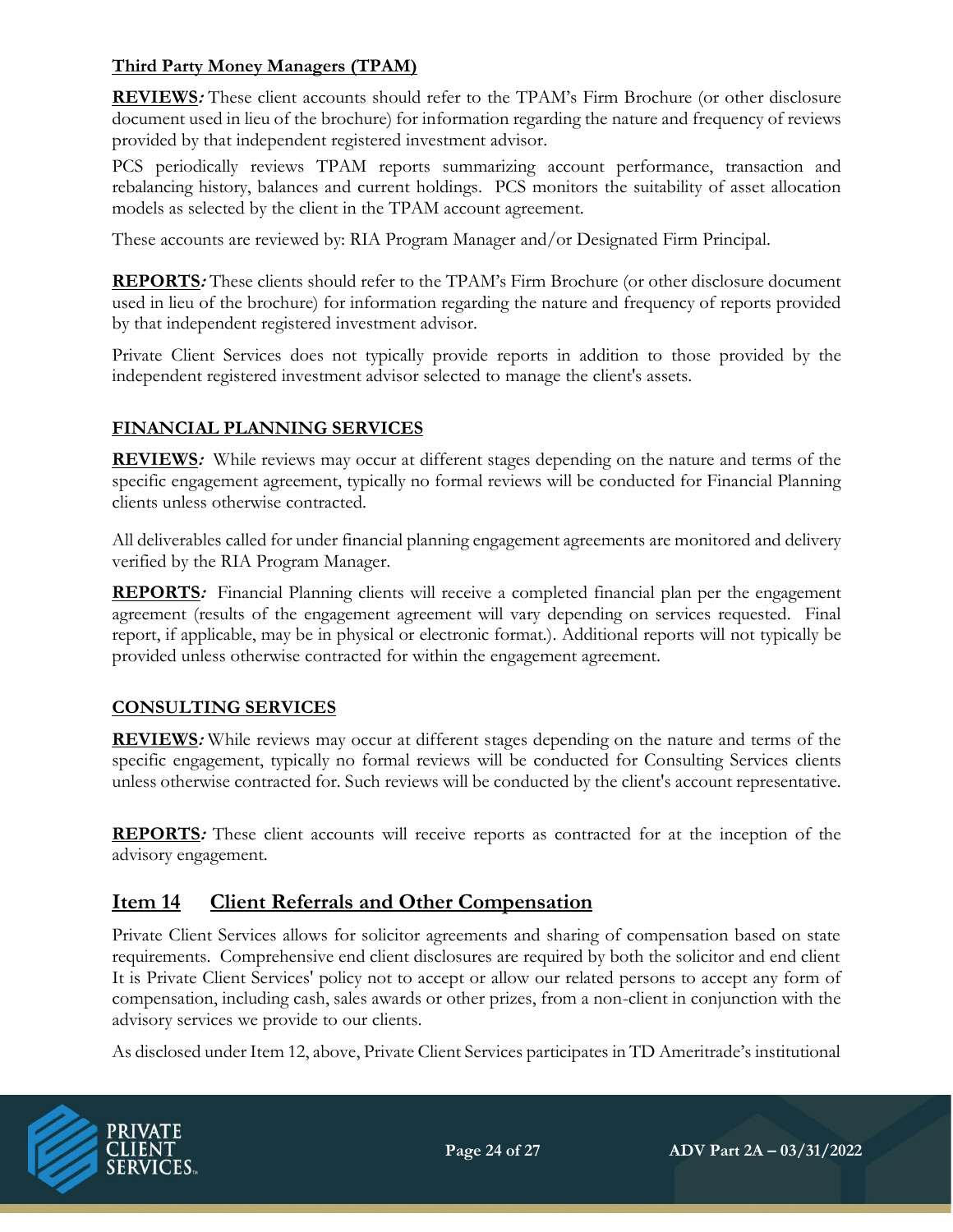customer program and Private Client Services may recommend TD Ameritrade to Clients for custody and brokerage services. There is no direct link between Private Client Services' participation in the program and the investment advice it gives to its Clients, although Private Client Services receives economic benefits through its participation in the program that are typically not available to TD Ameritrade retail investors. These benefits include the following products and services (provided without cost or at a discount): receipt of duplicate Client statements and confirmations; research related products and tools; consulting services; access to a trading desk serving Private Client Services participants; access to block trading (which provides the ability to aggregate securities transactions for execution and then allocate the appropriate shares to Client accounts); the ability to have advisory fees deducted directly from Client accounts; access to an electronic communications network for Client order entry and account information; access to mutual funds with no transaction fees and to certain institutional money managers; and discounts on compliance, marketing, research, technology, and practice management products or services provided to Advisor by third party vendors.

TD Ameritrade may also have paid for business consulting and professional services received by Private Client Services' related persons. Some of the products and services made available by TD Ameritrade through the program may benefit Private Client Services but may not benefit its Client accounts. These products or services may assist Private Client Services in managing and administering Client accounts, including accounts not maintained at TD Ameritrade. Other services made available by TD Ameritrade are intended to help Private Client Services manage and further develop its business enterprise. The benefits received by Private Client Services or its personnel through participation in the program do not depend on the amount of brokerage transactions directed to TD Ameritrade. As part of its fiduciary duties to clients, Private Client Services endeavors at all times to put the interests of its clients first. Clients should be aware, however, that the receipt of economic benefits by Private Client Services or its related persons in and of itself creates a potential conflict of interest and may indirectly influence the Private Client Services' choice of TD Ameritrade for custody and brokerage services.

Private Client Services may recommend/require that clients establish brokerage accounts with the Schwab Advisor Services division of Charles Schwab & Co., Inc. (Schwab), a registered broker-dealer, member SIPC, to maintain custody of clients' assets and to effect trades for their accounts. The final decision to custody assets with Schwab is at the discretion of the Advisor's clients, including those accounts under ERISA or IRA rules and regulations, in which case the client is acting as either the plan sponsor or IRA accountholder. Private Client Services is independently owned and operated and not affiliated with Schwab. Schwab provides Private Client Services with access to its institutional trading and custody services, which are typically not available to Schwab retail investors. These services generally are available to independent investment advisors on an unsolicited basis, at no charge to them so long as a total of at least \$10 million of the advisor's clients' assets are maintained in accounts at Schwab Advisor Services. Schwab's services include brokerage services that are related to the execution of securities transactions, custody, research, including that in the form of advice, analyses and reports, and access to mutual funds and other investments that are otherwise generally available only to institutional investors or would require a significantly higher minimum initial investment.

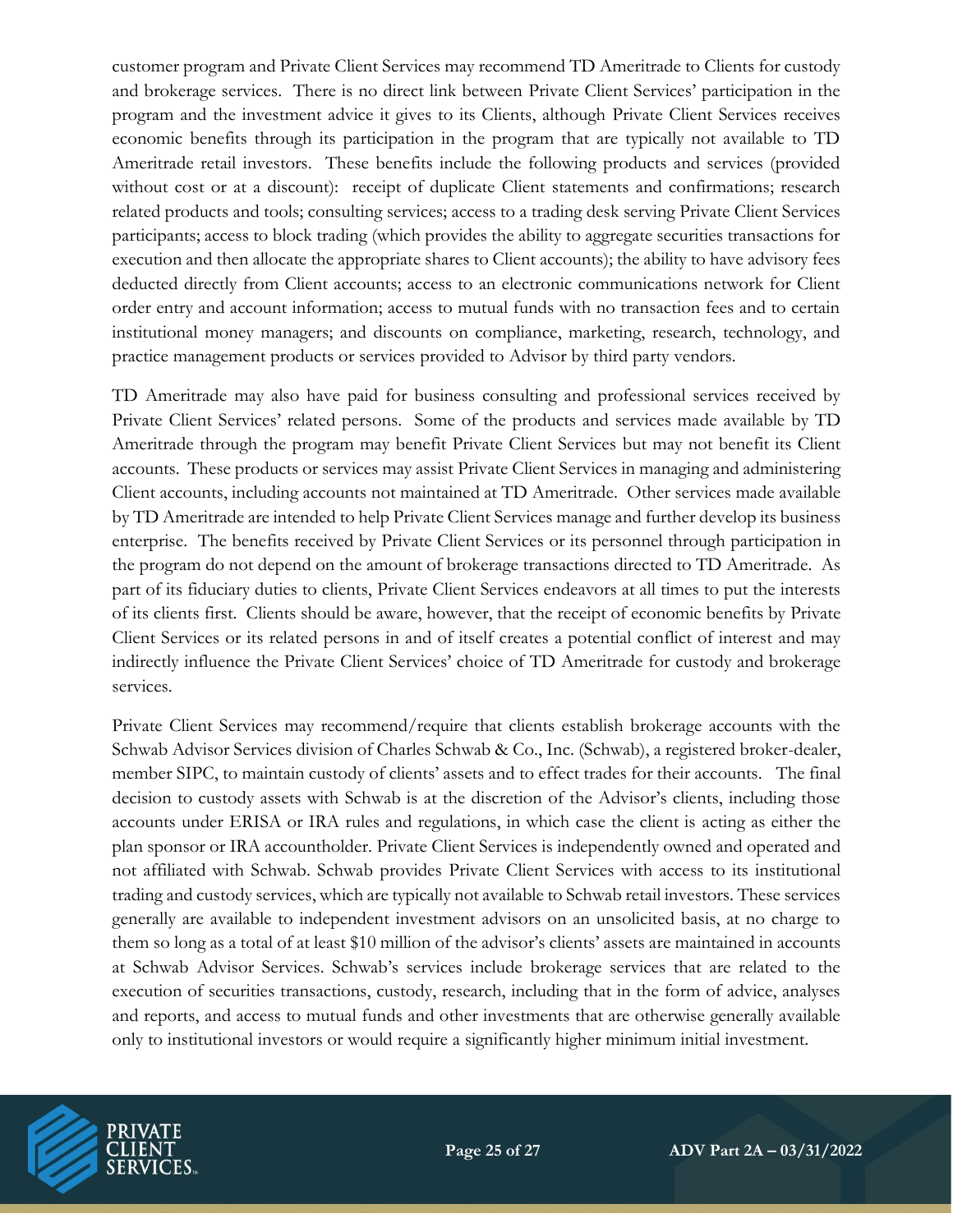For Private Client Services client accounts maintained in its custody, Schwab generally does not charge separately for custody services but is compensated by account holders through commissions or other transaction-related or asset-based fees for securities trades that are executed through Schwab or that settle into Schwab accounts.

Schwab also makes available to Private Client Services other products and services that benefit Private Client Services but may not benefit its clients' accounts. These benefits may include national, regional or Private Client Services specific educational events organized and/or sponsored by Schwab Advisor Services. Other potential benefits may include occasional business entertainment of personnel of Private Client Services by Schwab Advisor Services personnel, including meals, invitations to sporting events, including golf tournaments, and other forms of entertainment, some of which may accompany educational opportunities. Other of these products and services assist Private Client Services in managing and administering clients' accounts. These include software and other technology (and related technological training) that provide access to client account data (such as trade confirmations and account statements), facilitate trade execution (and allocation of aggregated trade orders for multiple client accounts), provide research, pricing information and other market data, facilitate payment of Private Client Services fees from its clients' accounts, and assist with back-office training and support functions, recordkeeping and client reporting. Many of these services generally may be used to service all or some substantial number of Private Client Services accounts, including accounts not maintained at Schwab Advisor Services. Schwab Advisor Services also makes available to Private Client Services other services intended to help Private Client Services manage and further develop its business enterprise. These services may include professional compliance, legal and business consulting, publications and conferences on practice management, information technology, business succession, regulatory compliance, employee benefits providers, human capital consultants, insurance and marketing. In addition, Schwab may make available, arrange and/or pay vendors for these types of services rendered to Private Client Services by independent third parties. Schwab Advisor Services may discount or waive fees it would otherwise charge for some of these services or pay all or a part of the fees of a third-party providing these services to Private Client Services. While, as a fiduciary, Private Client Services endeavors to act in its clients' best interests, Private Client Services recommendation/requirement that clients maintain their assets in accounts at Schwab may be based in part on the benefit to Private Client Services of the availability of some of the foregoing products and services and other arrangements and not solely on the nature, cost or quality of custody and brokerage services provided by Schwab, which may create a potential conflict of interest.

## **Item 15 Custody**

We previously disclosed in the "Fees and Compensation" section (Item 5) of this Brochure that our firm directly debits advisory fees from client accounts.

As part of this billing process, the client's custodian is advised of the amount of the fee to be deducted from that client's account. On at least a quarterly basis, the custodian is required to send to the client a statement showing all transactions within the account during the reporting period.

Because the custodian does not calculate the amount of the fee to be deducted, it is important for clients to carefully review their custodial statements to verify the accuracy of the calculation, among